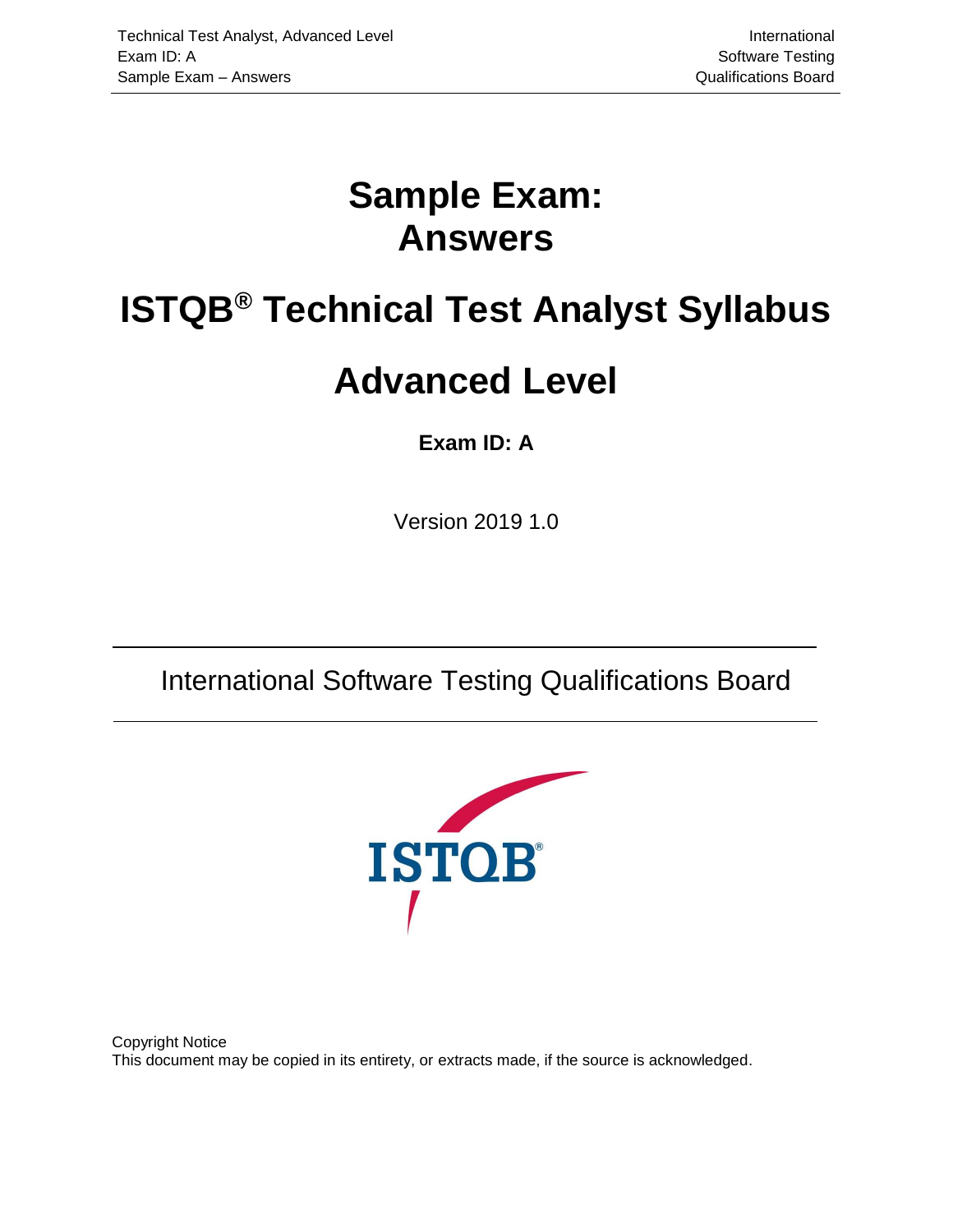#### <span id="page-1-0"></span>**Legal**

Copyright © 2019 International Software Testing Qualifications Board (hereinafter called ISTQB®). All rights reserved.

The authors transfer the copyright to the International Software Testing Qualifications Board (hereinafter called ISTQB®). The authors (as current copyright holders) and ISTQB® (as the future copyright holder) have agreed to the following condition of use: Any ISTQB® Member Board may translate this document.

Exam Working Group 2019

#### <span id="page-1-1"></span>Document Responsibility

The ISTQB® Examination Working Group is responsible for this document.

#### <span id="page-1-2"></span>**Acknowledgements**

This document was produced by a core team from the International Software Testing Qualifications Board Examination Working Group:

| Debra Friedenberg     | Ingvar Nordström    |
|-----------------------|---------------------|
| <b>Brian Hambling</b> | <b>Stuart Reid</b>  |
| Inga Hansen           | Marco Sogliani      |
| Kari Kakkonen         | <b>Mario Winter</b> |
|                       |                     |

and the Advanced Level Working Group:

| <b>Graham Bath</b> | Judy McKay | <b>Mike Smith</b> |
|--------------------|------------|-------------------|
|--------------------|------------|-------------------|

The core team thanks the Examination Working Group review team, the Syllabus Working Group and the National Boards of the following review participants for their suggestions and input:

| Laura Albert             | <b>Dietrich Leimsner</b> | Lucjan Stapp               |
|--------------------------|--------------------------|----------------------------|
| Markus Beck              | <b>Rik Marselis</b>      | <b>Benjamin Timmermans</b> |
| Jean-Baptiste Crouigneau | <b>Blair Mo</b>          | Jan Versmissen             |
| Wim Decoutere            | Gary Mogyorodi           | Robert Werkhoven           |
| Ágota Horváth            | Michael Stahl            | Paul Weymouth              |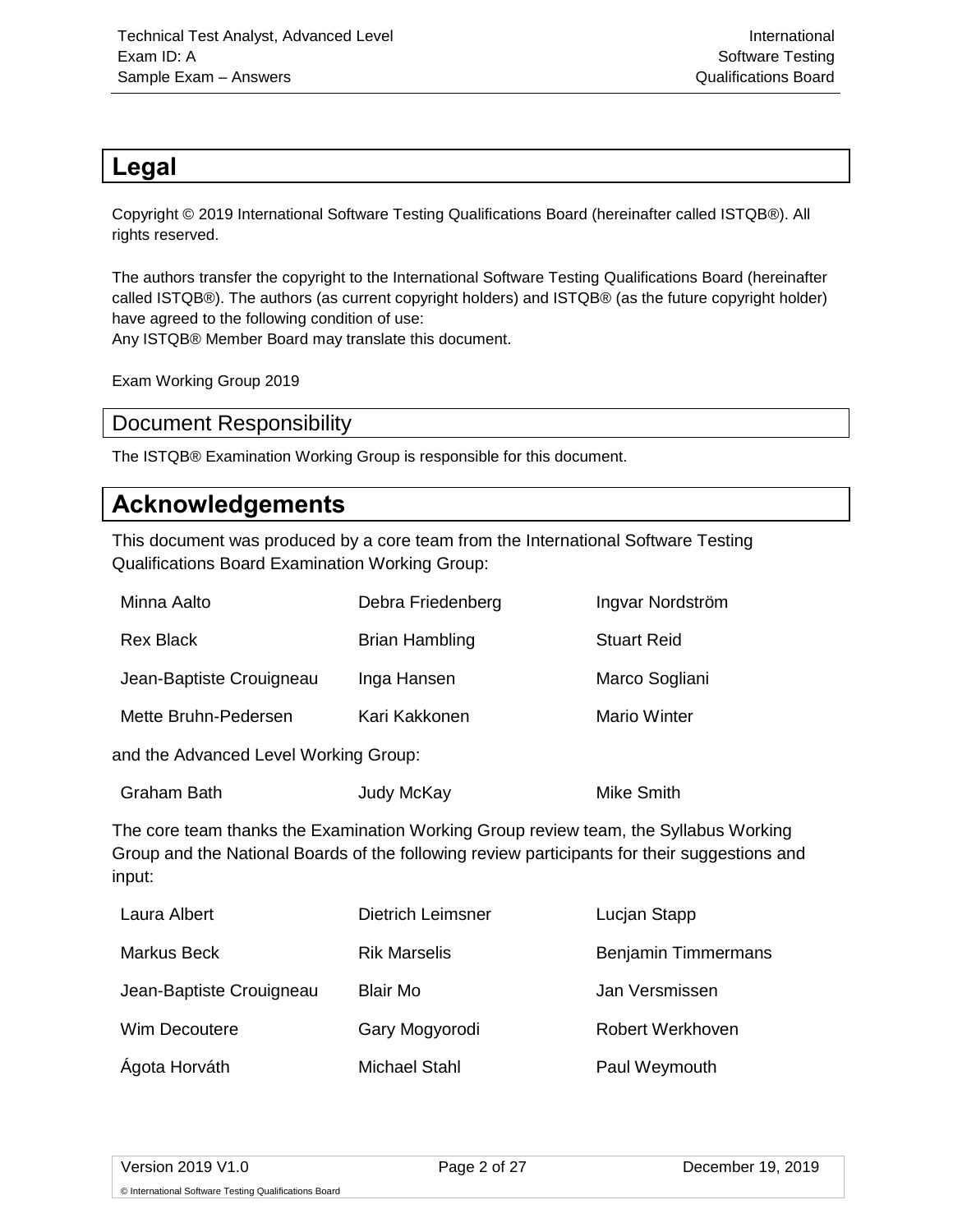## <span id="page-2-0"></span>**Revision History**

| <b>Version</b> | Date              | <b>Remarks</b>                                          |
|----------------|-------------------|---------------------------------------------------------|
|                |                   |                                                         |
| 2.0            | October 5th, 2019 | EWG - Complete Exam Set document.                       |
| V2019 1.0      | December, 2019    | Revisions made by AELWG to enable launch                |
|                |                   | Added appendix to include LOs not covered in the sample |
|                |                   | exam.                                                   |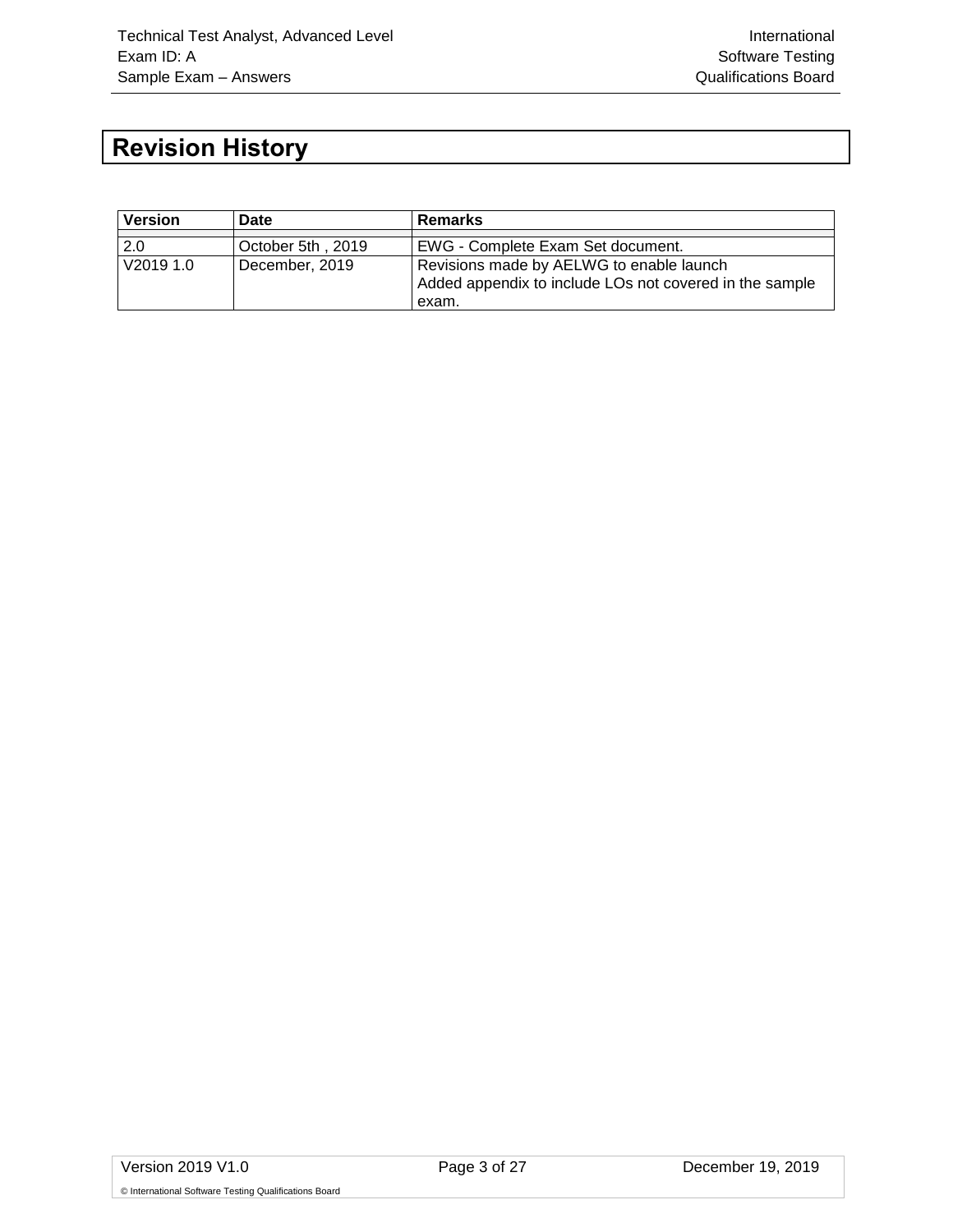### **Table of Contents**

| Answer 5   |    |
|------------|----|
|            |    |
|            |    |
|            |    |
| Answer 9   |    |
|            |    |
|            |    |
|            |    |
|            |    |
|            |    |
|            |    |
|            |    |
|            |    |
|            | 14 |
|            |    |
|            |    |
| Answer 21  |    |
|            |    |
|            |    |
|            |    |
|            |    |
|            |    |
|            |    |
|            |    |
|            |    |
|            |    |
|            |    |
|            |    |
| Answer 32. |    |
|            |    |
|            |    |
|            |    |
|            |    |
|            |    |
|            |    |
|            |    |
|            |    |
|            |    |
|            |    |
|            |    |
|            |    |
|            |    |
|            |    |
|            |    |
|            |    |
|            |    |
|            |    |

Version 2019 V1.0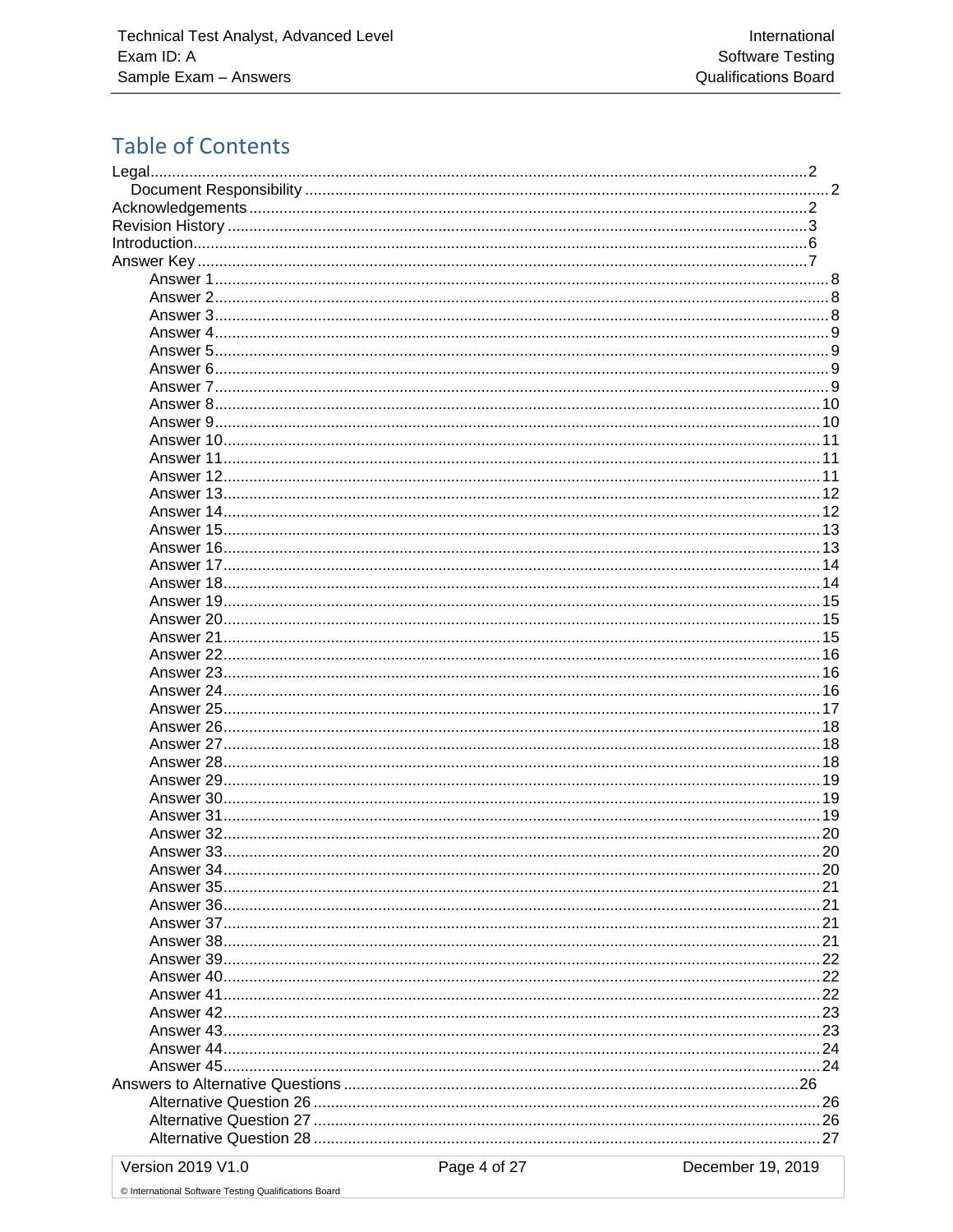|--|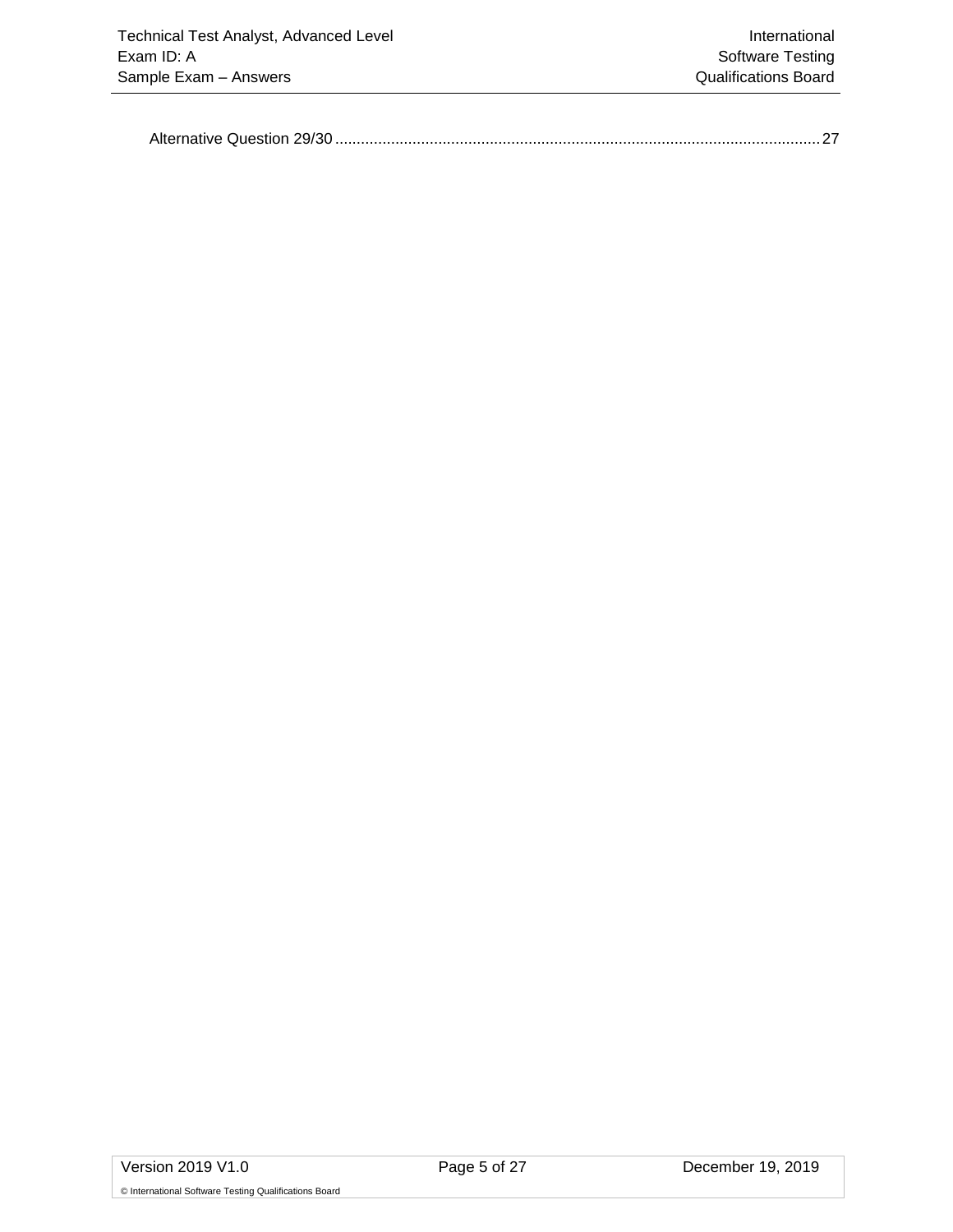#### <span id="page-5-0"></span>**Introduction**

The sample exam answers and associated justifications in this document have been created by a team of subject matter experts of Exam Working Group with the aim of assisting ISTQB® Member Boards and Exam Boards in their question writing activities.

The questions and their associated answers cannot be used as-is in any official examination, but they should serve as guidance for question writers. Given the wide variety of formats and subjects, they should offer many ideas for the individual Member Boards on how to create appropriate answer sets for their examinations. Please refer to the separate sample questions document for the questions that correspond to the answers.

The answers are organized in the following way:

- Question number
- Correct answer
- Justification / Rationale
- Learning Objective number
- K-level
- Number of points

An answer key is provided to give an overview of all the above information with the exception of the justification / rationale.

© International Software Testing Qualifications Board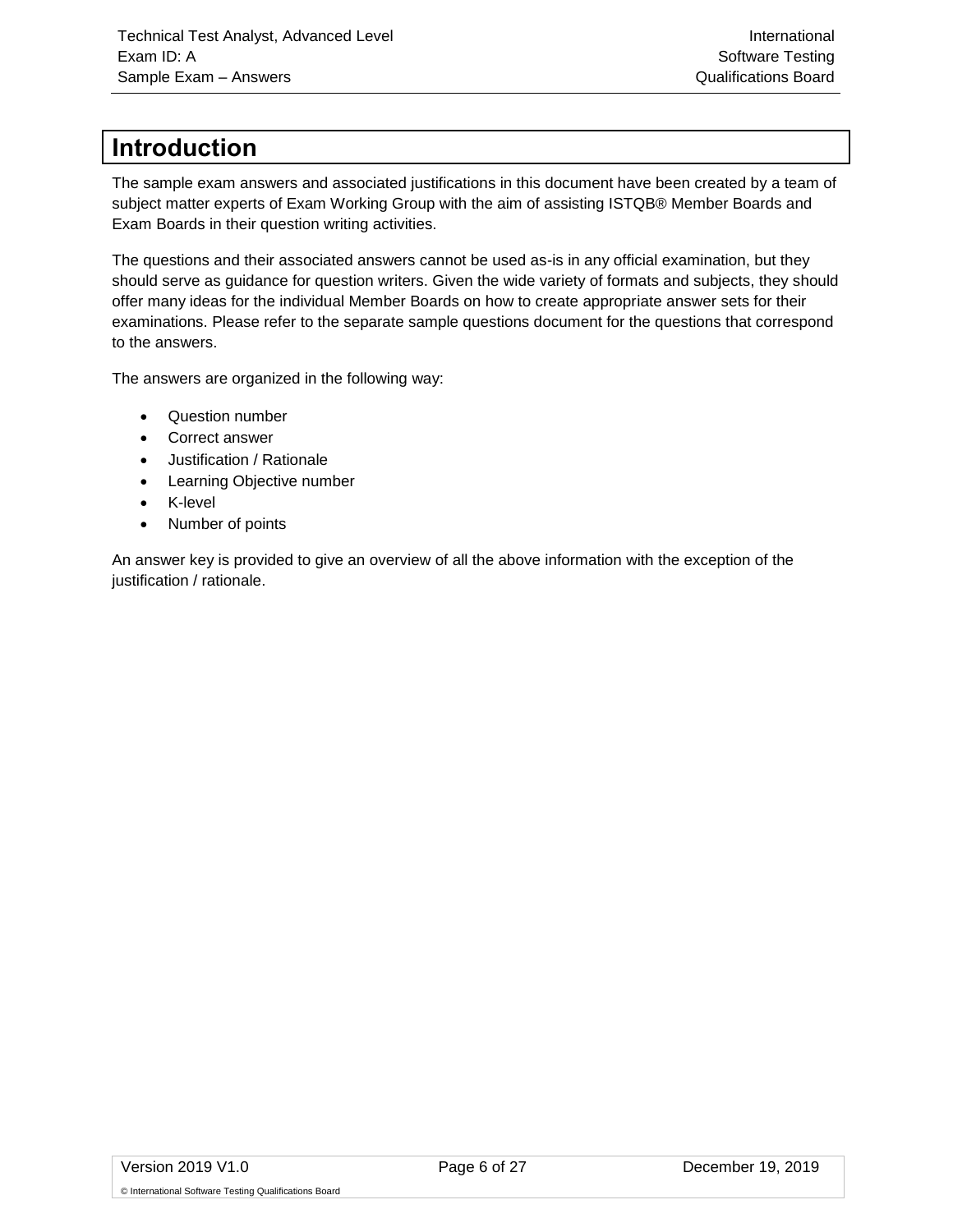International **ISTOB** Software Testing Qualifications Board

### **Answer Key**

<span id="page-6-0"></span>

| <b>Question Number</b> | <b>Correct Answer</b> | LO        | <b>K-Level</b> | <b>Points</b>  | <b>Question Number</b> | <b>Correct Answer</b> | LO               | <b>K-Level</b> | <b>Points</b>        |
|------------------------|-----------------------|-----------|----------------|----------------|------------------------|-----------------------|------------------|----------------|----------------------|
|                        | a,b                   | TTA-1.2.1 | K2             | 1.             | 24                     | C                     | TTA-4.2.4        | K <sub>3</sub> | 2                    |
| $\overline{2}$         | d                     | TTA-1.2.2 | K <sub>2</sub> | $\mathbf{1}$   | $\overline{25}$        | $\mathsf{b}$          | TTA-4.2.4        | K <sub>3</sub> | $\overline{2}$       |
| 3                      | a                     | TTA-2.2.1 | K <sub>3</sub> | $\overline{2}$ | 26                     | b.e                   | TTA-4.3.1        | K <sub>2</sub> | $\blacktriangleleft$ |
| 4                      | C                     | TTA-2.3.1 | K <sub>3</sub> | $\overline{2}$ | 27                     | a                     | <b>TTA-4.4.1</b> | K <sub>2</sub> | $\overline{1}$       |
| 5                      | C                     | TTA-2.4.1 | K <sub>3</sub> | $\overline{2}$ | 28                     | a,d                   | <b>TTA-4.5.1</b> | K <sub>2</sub> | $\overline{1}$       |
| 6                      | a                     | TTA-2.5.1 | K <sub>3</sub> | $\overline{2}$ | 29                     | d                     | TTA-4.6.1        | K <sub>2</sub> | $\mathbf{1}$         |
| $\overline{7}$         | b                     | TTA-2.6.1 | K <sub>3</sub> | $\overline{2}$ | 30                     | b                     | TTA-4.7.1        | K <sub>2</sub> | $\overline{1}$       |
| 8                      | a, c                  | TTA-2.7.1 | K <sub>2</sub> | $\mathbf{1}$   | 31                     | C                     | TTA-5.1.1        | K <sub>2</sub> | $\mathbf{1}$         |
| 9                      | d                     | TTA-2.8.1 | K4             | 3              | 32                     | C                     | TTA-5.2.1        | K4             | 3                    |
| 10                     | C                     | TTA-2.8.1 | K4             | 3              | 33                     | a                     | TTA-5.2.1        | K4             | 3                    |
| 11                     | b                     | TTA-3.2.1 | K <sub>3</sub> | $\overline{2}$ | 34                     | C                     | TTA-5.2.2        | K4             | 3                    |
| 12                     | d                     | TTA-3.2.1 | K <sub>3</sub> | $\overline{2}$ | 35                     | $\mathsf{b}$          | TTA-5.2.2        | K4             | 3                    |
| 13                     | a                     | TTA-3.2.2 | K2             | $\mathbf 1$    | 36                     | b, e                  | TTA-6.1.1        | K <sub>2</sub> | $\mathbf{1}$         |
| 14                     | C                     | TTA-3.2.3 | K <sub>3</sub> | $\overline{2}$ | 37                     | a                     | TTA-6.1.2        | K <sub>2</sub> | 1                    |
| 15                     | b,d                   | TTA-3.2.3 | K <sub>3</sub> | $\overline{2}$ | 38                     | d                     | TTA-6.1.3        | K <sub>2</sub> | $\mathbf{1}$         |
| 16                     | b                     | TTA-3.2.4 | K <sub>2</sub> | 1              | 39                     | c, d                  | TTA-6.1.4        | K3             | $\overline{2}$       |
| 17                     | $\mathbf{C}$          | TTA-3.3.1 | K3             | $\overline{2}$ | 40                     | C                     | TTA-6.2.1        | K <sub>2</sub> | 1                    |
| 18                     | C                     | TTA-4.2.1 | K4             | 3              | 41                     | $\mathsf{b}$          | TTA-6.2.2        | K <sub>2</sub> | $\mathbf{1}$         |
| 19                     | a,d                   | TTA-4.2.1 | K4             | 3              | 42                     | d, e                  | TTA-6.2.3        | K <sub>2</sub> | $\mathbf 1$          |
| 20                     | a                     | TTA-4.2.2 | K <sub>3</sub> | $\overline{2}$ | 43                     | a                     | TTA-6.2.4        | K <sub>2</sub> | 1                    |
| 21                     | b                     | TTA-4.2.2 | K <sub>3</sub> | $\overline{2}$ | 44                     | a                     | TTA-6.2.5        | K <sub>2</sub> | 1                    |
| 22                     | $\mathbf{C}$          | TTA-4.2.3 | K <sub>2</sub> | $\mathbf{1}$   | 45                     | d                     | TTA-6.2.6        | K <sub>2</sub> | $\mathbf{1}$         |
| 23                     | a                     | TTA-4.2.3 | K2             | $\mathbf{1}$   |                        |                       |                  |                |                      |
|                        |                       |           |                |                |                        |                       |                  |                |                      |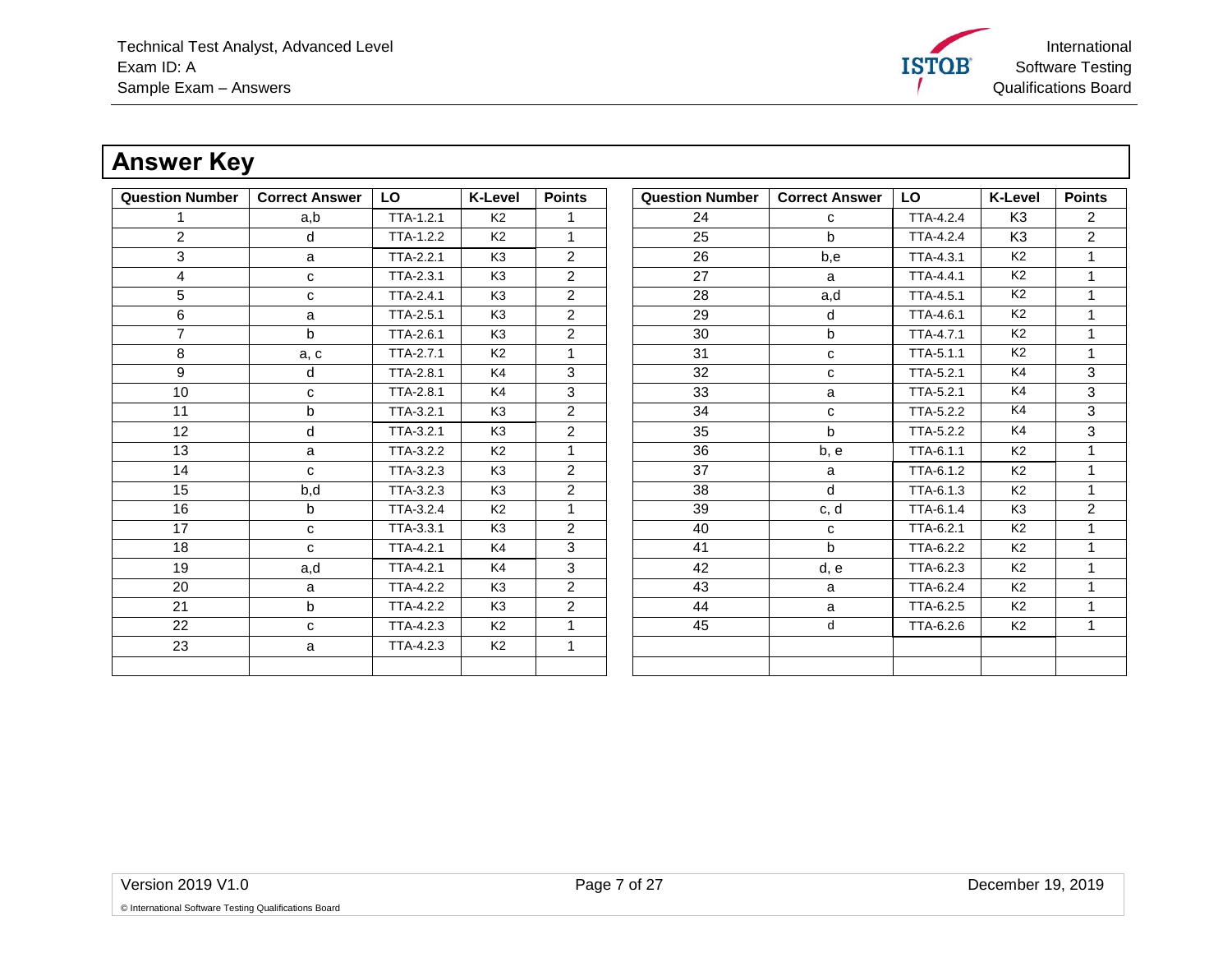

<span id="page-7-2"></span><span id="page-7-1"></span><span id="page-7-0"></span>

| Question        | <b>Correct</b> | <b>Explanation / Rationale</b>                                                                                                                                                                                                                                                                                                                                                     | Learning                 | <b>K-level</b> | <b>Number</b><br><b>of</b> |
|-----------------|----------------|------------------------------------------------------------------------------------------------------------------------------------------------------------------------------------------------------------------------------------------------------------------------------------------------------------------------------------------------------------------------------------|--------------------------|----------------|----------------------------|
|                 | <b>Answer</b>  |                                                                                                                                                                                                                                                                                                                                                                                    | <b>Objective</b><br>(LO) |                | <b>Points</b>              |
| <b>Answer 1</b> | a, b           | a) Correct: see syllabus section 1.2.<br>Correct: see syllabus section 1.2.<br>b)<br>Incorrect: accuracy of the computations is a concern for<br>C)<br>the TA, not the TTA.<br>d) Incorrect: budgetary issues should be handled by the TM,<br>not the TTA.<br>Incorrect: high change rates in business use cases affect<br>e)<br>the functionality testing.                        | <b>TTA-1.2.1</b>         | K <sub>2</sub> |                            |
| <b>Answer 2</b> | d              | Incorrect: the TA would be expected to work with this<br>a)<br>group of people.<br>b) Incorrect: the TA would be expected to work with this<br>group of people.<br>c) Incorrect: the TA would be expected to work with this<br>group of people.<br>d) Correct: per the syllabus. The TTA is expected to work<br>with the technical people on the project, including<br>developers. | <b>TTA-1.2.2</b>         | K <sub>2</sub> | 1                          |
| <b>Answer 3</b> | a              | Correct. The three test cases are defined by the following<br>a)<br>inputs:<br>Sufficient water, milk, low fat, sugar<br>Sufficient water, milk, not low fat, sugar or not<br>sugar<br>Insufficient water<br>Incorrect<br>b)<br>Incorrect<br>d)<br>Incorrect                                                                                                                       | <b>TTA-2.2.1</b>         | K <sub>3</sub> | 2                          |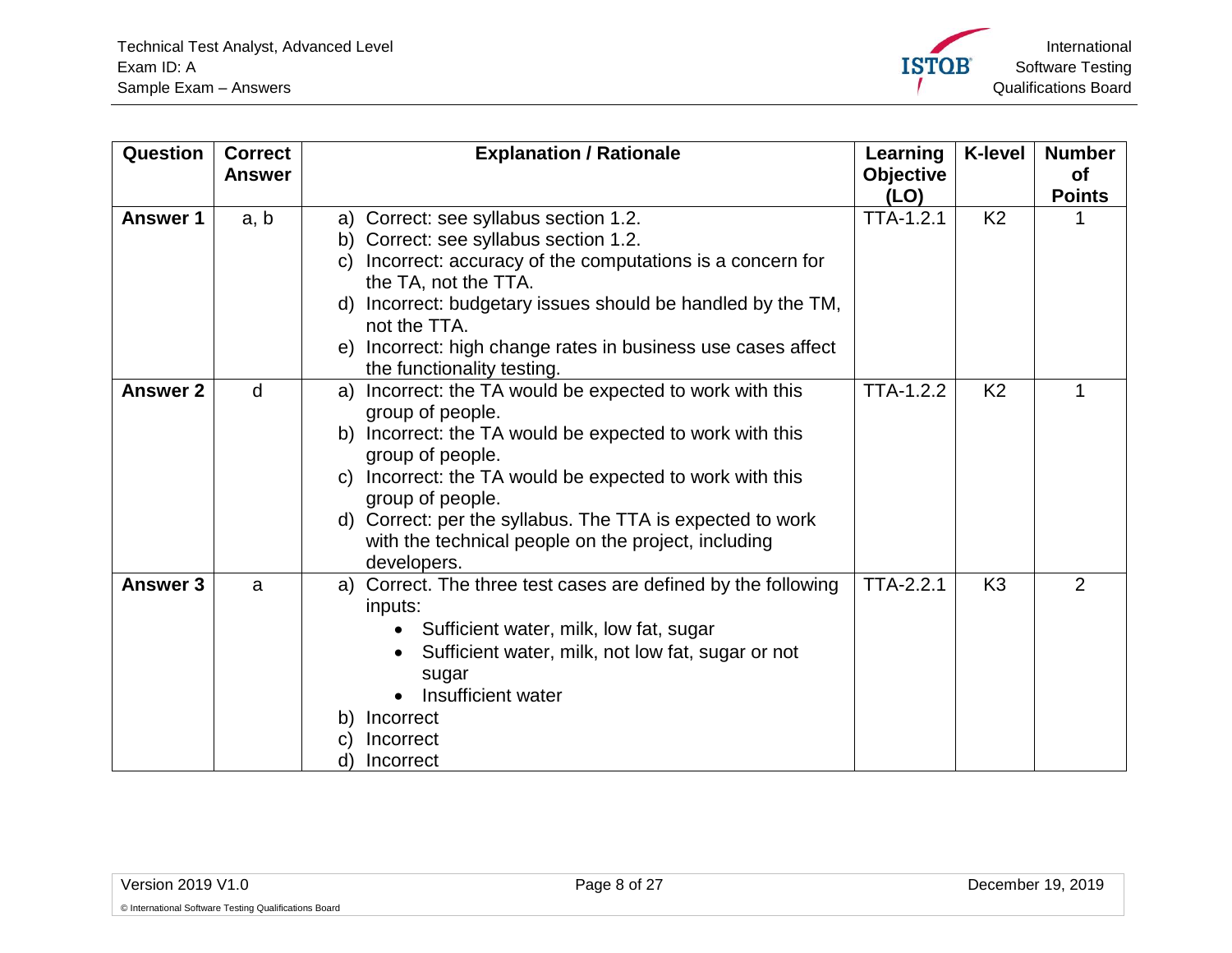

<span id="page-8-3"></span><span id="page-8-2"></span><span id="page-8-1"></span><span id="page-8-0"></span>

| <b>Answer 4</b>     | $\mathbf C$  | Incorrect<br>a)<br>b)<br>Incorrect<br>Correct: the following conditions ensure that all decision<br>C)<br>outcomes are tested: 1) A, B 2) A, not B 3) not A,<br>C<br>4) not A, not C.<br>Incorrect<br>d)                                                                                                                                                                                                                                                                                                                                                                                                 | <b>TTA-2.3.1</b> | K <sub>3</sub> | $\overline{2}$ |
|---------------------|--------------|----------------------------------------------------------------------------------------------------------------------------------------------------------------------------------------------------------------------------------------------------------------------------------------------------------------------------------------------------------------------------------------------------------------------------------------------------------------------------------------------------------------------------------------------------------------------------------------------------------|------------------|----------------|----------------|
| <b>Answer 5</b>     | $\mathbf C$  | Incorrect: covers the outcomes but not the atomic<br>a)<br>conditions that affect the decision outcome.<br>Incorrect: does not sufficiently cover the atomic conditions<br>b)<br>affecting the decision outcome.<br>c) Correct: this answer provides the following:<br>$(T \text{ or } F) + T$<br>$(T \text{ or } F) + F$<br>$(F \text{ or } T) + T$<br>$(F \text{ or } F) + T$<br>This tests all values for the atomic conditions as well as<br>all outcomes with the minimum number of tests.<br>Incorrect: does not sufficiently cover the atomic conditions<br>d)<br>affecting the decision outcome. | <b>TTA-2.4.1</b> | K <sub>3</sub> | $\overline{2}$ |
| Answer <sub>6</sub> | a            | Correct: multiple condition testing requires testing the<br>a)<br>entire truth table (all combinations of true and false<br>possible). This requires all conditions provided above to<br>be tested.<br>Incorrect<br>b)<br>Incorrect<br>$\mathsf{C}$<br>Incorrect<br>d)                                                                                                                                                                                                                                                                                                                                   | <b>TTA-2.5.1</b> | K <sub>3</sub> | $\overline{2}$ |
| <b>Answer 7</b>     | $\mathsf{b}$ | Incorrect: 3 and 5 results in the same path.<br>a)<br>Correct: path coverage requires that the statement<br>b)<br>evaluates to true and to false. 2 will give you False and 3<br>will give you True.<br>Incorrect: 1 and 3 results in the same path.<br>C)<br>Incorrect: only tests the TRUE, not the FALSE<br>d)                                                                                                                                                                                                                                                                                        | <b>TTA-2.6.1</b> | K <sub>3</sub> | $\overline{2}$ |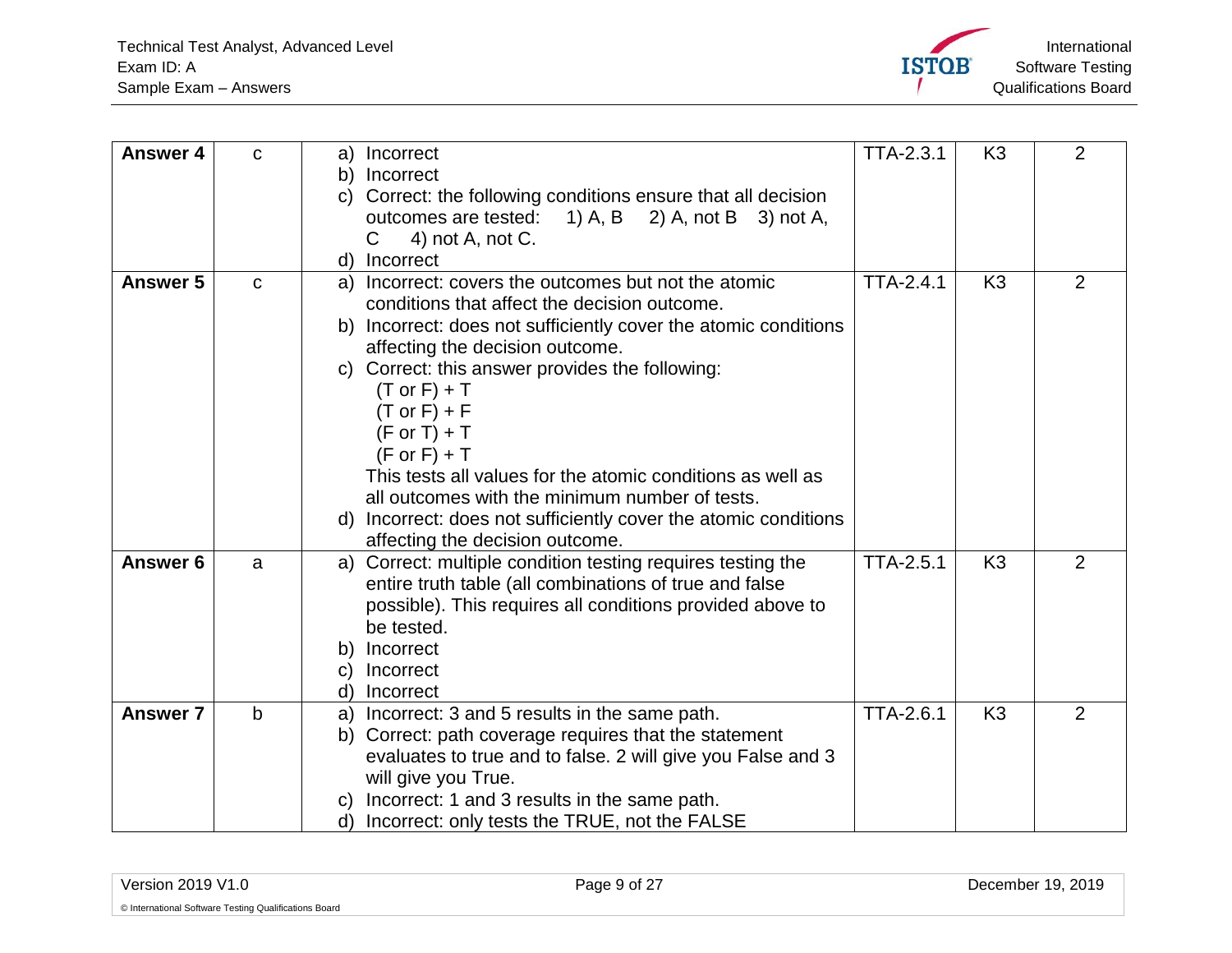

<span id="page-9-1"></span><span id="page-9-0"></span>

| <b>Answer 8</b> | a, c | a) Correct: this is listed under types of defects found in the<br>syllabus section 2.7. | <b>TTA-2.7.1</b> | K <sub>2</sub> |   |
|-----------------|------|-----------------------------------------------------------------------------------------|------------------|----------------|---|
|                 |      | Incorrect: this is targeted by maintainability testing.<br>b)                           |                  |                |   |
|                 |      | Correct: this is listed under types of defects found in the<br>C)                       |                  |                |   |
|                 |      | syllabus section 2.7.                                                                   |                  |                |   |
|                 |      | Incorrect: this is not listed in the targeted types of defects<br>d)                    |                  |                |   |
|                 |      | in the syllabus section 2.7.                                                            |                  |                |   |
|                 |      | Incorrect: this is not listed in the targeted types of defects<br>e)                    |                  |                |   |
|                 |      | in the syllabus section 2.7.                                                            |                  |                |   |
| Answer 9        | d    | Incorrect: this is the same as simple MC/DC as decision<br>a)                           | <b>TTA-2.8.1</b> | K4             | 3 |
|                 |      | coverage is subsumed by MC/DC.                                                          |                  |                |   |
|                 |      | Incorrect: this is the same as decision coverage as<br>b)                               |                  |                |   |
|                 |      | statement coverage is subsumed by decision coverage.                                    |                  |                |   |
|                 |      | Decision coverage, however, provides a lower level of                                   |                  |                |   |
|                 |      | rigor than MC/DC or multiple condition coverage.                                        |                  |                |   |
|                 |      | Incorrect: MC/DC is required for the highest-level<br>C)                                |                  |                |   |
|                 |      | criticality software, but this scenario requires this level of                          |                  |                |   |
|                 |      | testing to exceed this, so this is not a correct option.                                |                  |                |   |
|                 |      | d) Correct: MC/DC is required for the highest-level criticality                         |                  |                |   |
|                 |      | software, which this presumably is since several thousand                               |                  |                |   |
|                 |      | spectators could be killed/injured. Multiple condition                                  |                  |                |   |
|                 |      | coverage provides a higher level of coverage than MC/DC                                 |                  |                |   |
|                 |      | and as this 'exceeds' that provided by MC/DC this is the                                |                  |                |   |
|                 |      | correct option given the scenario.                                                      |                  |                |   |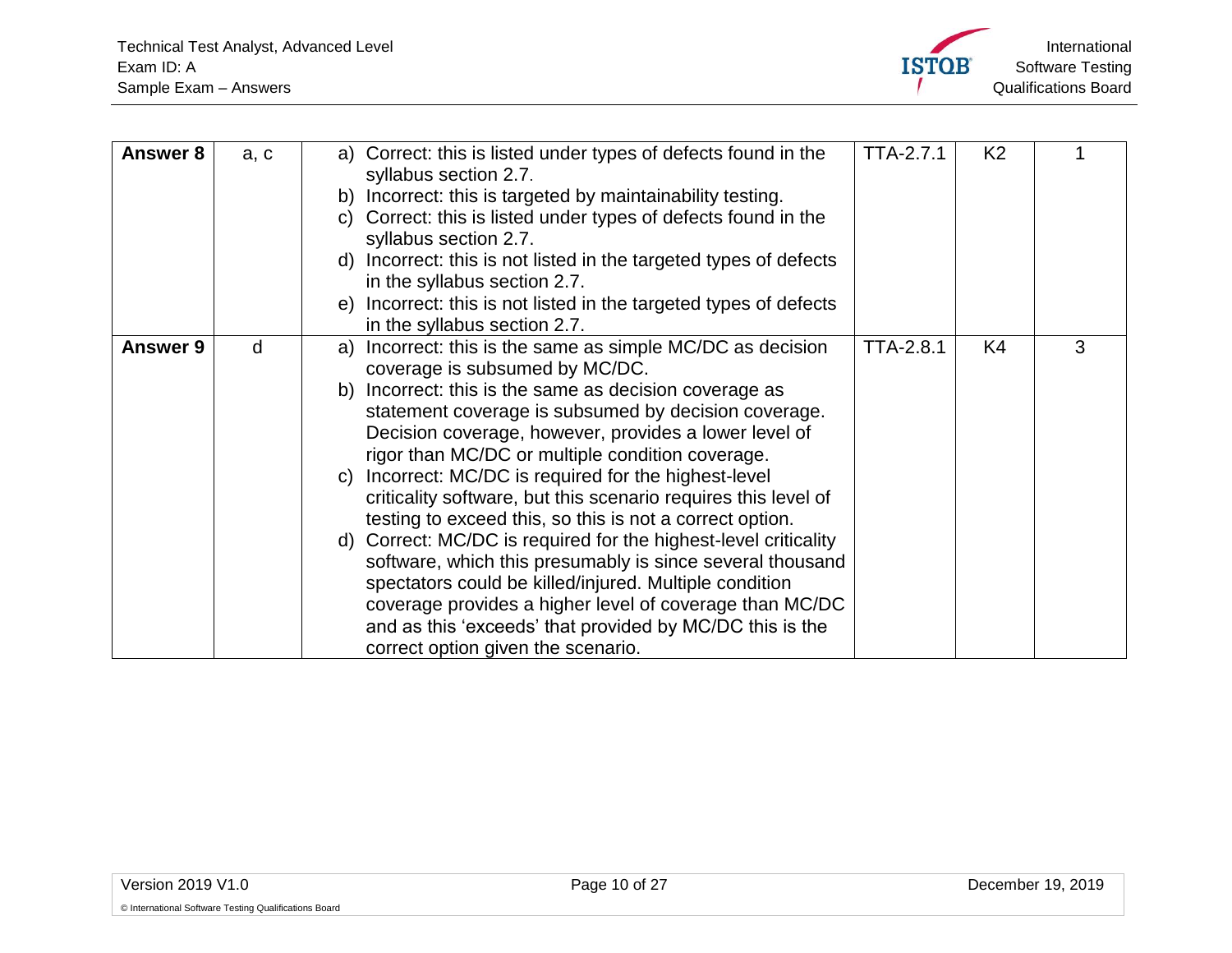

<span id="page-10-2"></span><span id="page-10-1"></span><span id="page-10-0"></span>

| <b>Answer</b><br>10 | $\mathbf C$  | Incorrect: this is the same as simple MC/DC as decision<br>a)<br>coverage is subsumed by MC/DC. See answer d below.<br>Correct: Statement coverage with decision coverage is<br>b)<br>appropriate for the sequential actions and simple error<br>handling routines.<br>Incorrect: MC/DC is for the highest-level criticality<br>$\mathsf{C}$<br>software. The user stories are business critical but only<br>have sequential code and the simple error handling<br>routines do not have the level of complexity to justify<br>MC/DC coverage.<br>Incorrect: MC coverage is not appropriate where simple<br>d)<br>error handling routines are to be tested. | <b>TTA-2.8.1</b> | K <sub>4</sub> | 3              |
|---------------------|--------------|------------------------------------------------------------------------------------------------------------------------------------------------------------------------------------------------------------------------------------------------------------------------------------------------------------------------------------------------------------------------------------------------------------------------------------------------------------------------------------------------------------------------------------------------------------------------------------------------------------------------------------------------------------|------------------|----------------|----------------|
| <b>Answer</b><br>11 | $\mathsf{b}$ | Incorrect<br>a)<br>Correct: the decision at line 10 will always be true as var1<br>b)<br>will always be 5 at line 10, thus line 13 is unreachable.<br>The loop at line 5 can only be left if var2 is 10 or more,<br>but each time through the loop var2 is reset at line 7 back<br>to 4 and only incremented by 1 in the loop at line 15, so it<br>only ever reaches 5.<br>Incorrect<br>C)<br>Incorrect<br>d)                                                                                                                                                                                                                                              | <b>TTA-3.2.1</b> | K <sub>3</sub> | 2              |
| <b>Answer</b><br>12 | d            | Incorrect<br>a)<br>Incorrect<br>b)<br>Incorrect<br>C)<br>Correct: Cyclomatic complexity refers to the number of<br>d)<br>independent paths through a program. In the Easy<br>program there are three independent paths.<br>Path 1: (easy = false)<br>Path 2: (easy = true, var1 = 5)<br>Path 3: (easy = true, var1 not = 5)                                                                                                                                                                                                                                                                                                                                | <b>TTA-3.2.1</b> | K <sub>3</sub> | $\overline{2}$ |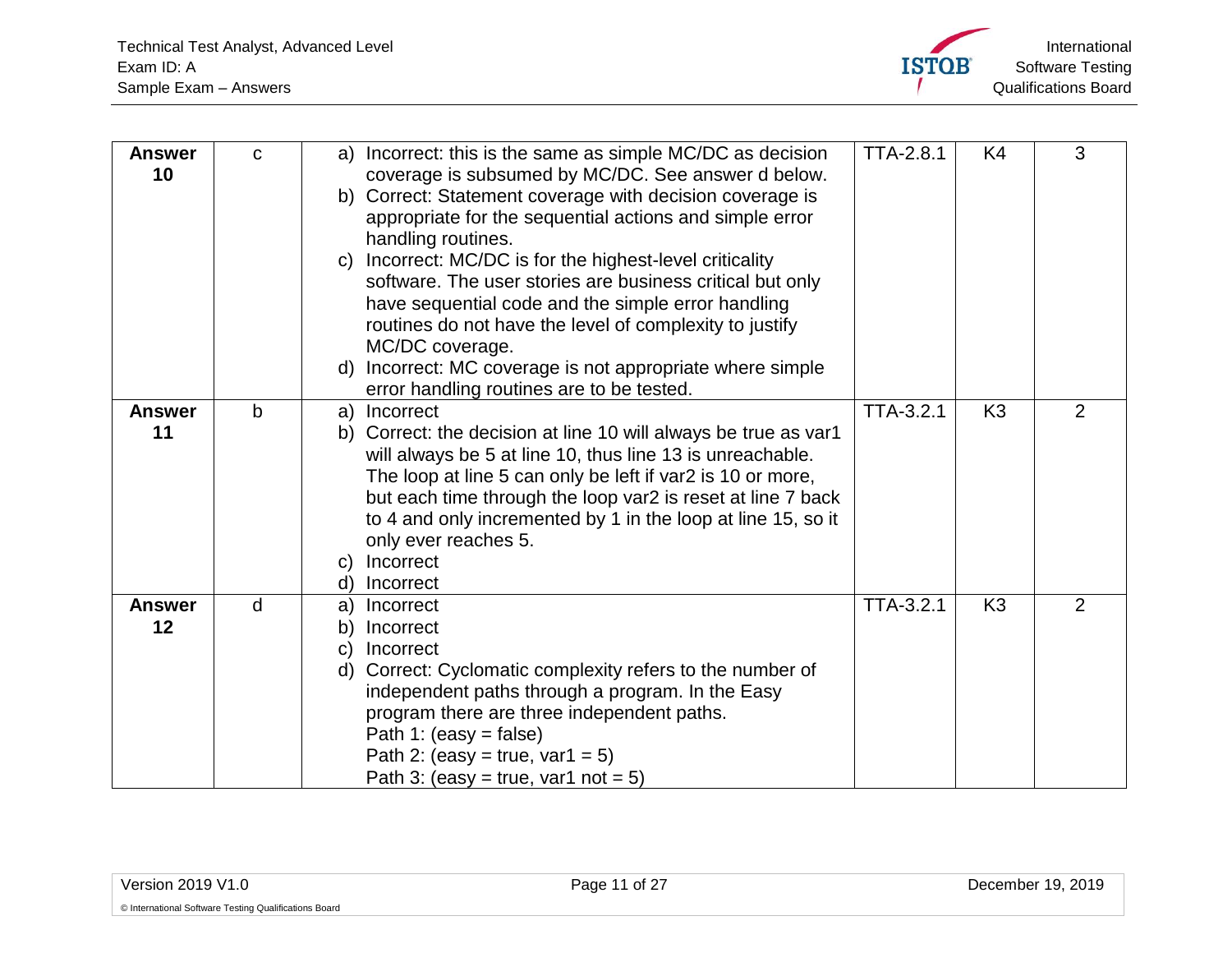

<span id="page-11-1"></span><span id="page-11-0"></span>

| Answer<br>13        | a            | Correct:<br>a)<br>Anomalies:<br>total: used at line 6 before it is defined.<br>commission_lo: defined at line 12 & no subsequent use<br>Incorrect<br>b)<br>Incorrect<br>C)<br>Incorrect<br>d)                                                                                                                              | <b>TTA-3.2.2</b> | K <sub>2</sub> |   |
|---------------------|--------------|----------------------------------------------------------------------------------------------------------------------------------------------------------------------------------------------------------------------------------------------------------------------------------------------------------------------------|------------------|----------------|---|
|                     |              |                                                                                                                                                                                                                                                                                                                            |                  |                |   |
| <b>Answer</b><br>14 | $\mathbf{C}$ | Incorrect<br>a)<br>Incorrect<br>b)<br>Correct:<br>C)<br>CC of 10 or over suggests this is worth addressing.<br>CH of Low suggests this is worth addressing.<br>CP of High suggests this is worth addressing.<br>CO of I0% or less suggests this is worth addressing.<br>RE of 9 or more suggests this is worth addressing. | TTA-3.2.3        | K <sub>3</sub> | 2 |
|                     |              | Incorrect<br>d)                                                                                                                                                                                                                                                                                                            |                  |                |   |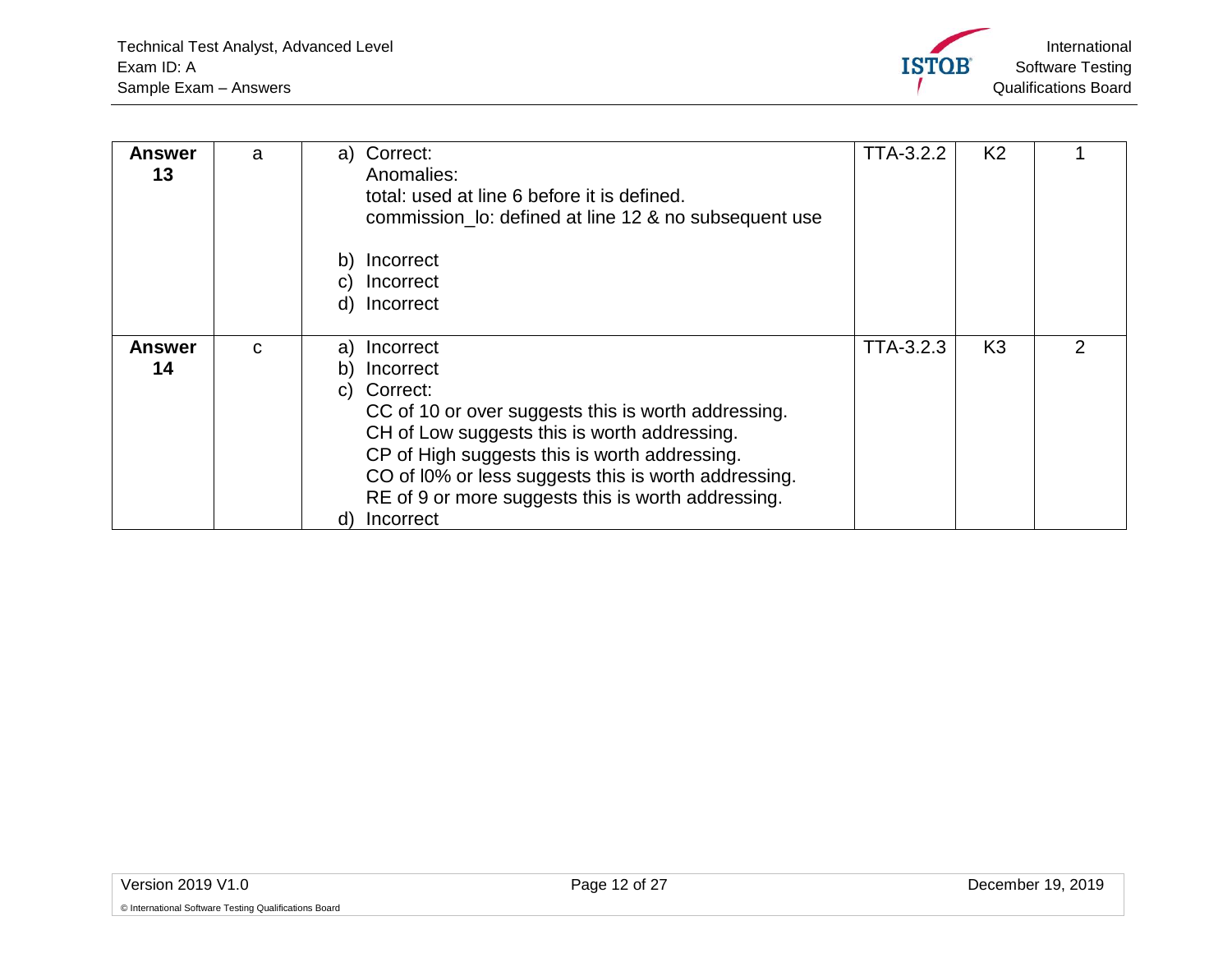

<span id="page-12-1"></span><span id="page-12-0"></span>

| <b>Answer</b><br>15 | b, d | Incorrect: The code is clearly structured with control<br>a)<br>elements (e.g. loop, if-then-else). Static analysis is<br>unlikely to identify any improvements to the control<br>structure.<br>b) Correct: Variable naming used in the program does not<br>clearly indicate what the variable represents. Static<br>analysis can apply naming convention rules which would<br>identify these maintenance issues in the program and<br>recommend that the variables be given names that are<br>readable and conform to any applicable naming rules.<br>Incorrect: There are no global variables defined and no<br>C)<br>other programs called. Coupling is not an improvement<br>area.<br>d) Correct: Static analysis identifies code which has a low<br>amount of commenting compared to executable code.<br>Since the program has no comments at all, this would be<br>highlighted as an area for improving code maintainability.<br>Incorrect: Static analysis can apply indentation rules but<br>e)<br>in the case of the TRICKY program there is adequate<br>indentation. | <b>TTA-3.2.3</b> | K <sub>3</sub> | $\overline{2}$ |
|---------------------|------|--------------------------------------------------------------------------------------------------------------------------------------------------------------------------------------------------------------------------------------------------------------------------------------------------------------------------------------------------------------------------------------------------------------------------------------------------------------------------------------------------------------------------------------------------------------------------------------------------------------------------------------------------------------------------------------------------------------------------------------------------------------------------------------------------------------------------------------------------------------------------------------------------------------------------------------------------------------------------------------------------------------------------------------------------------------------------------|------------------|----------------|----------------|
| <b>Answer</b><br>16 | b    | Incorrect: this is a use of call graphs, but is used for unit<br>a)<br>testing, not integration testing per the syllabus.<br>b) Correct: see syllabus section 3.2.4<br>Incorrect: determining conditional and unconditional calls<br>$\mathsf{C}$<br>can be used for integration but using them for<br>performance analysis has nothing to do with integration.<br>Incorrect: call graphs don't detect memory leaks or<br>d)<br>possible areas for memory leaks.                                                                                                                                                                                                                                                                                                                                                                                                                                                                                                                                                                                                               | <b>TTA-3.2.4</b> | K <sub>2</sub> |                |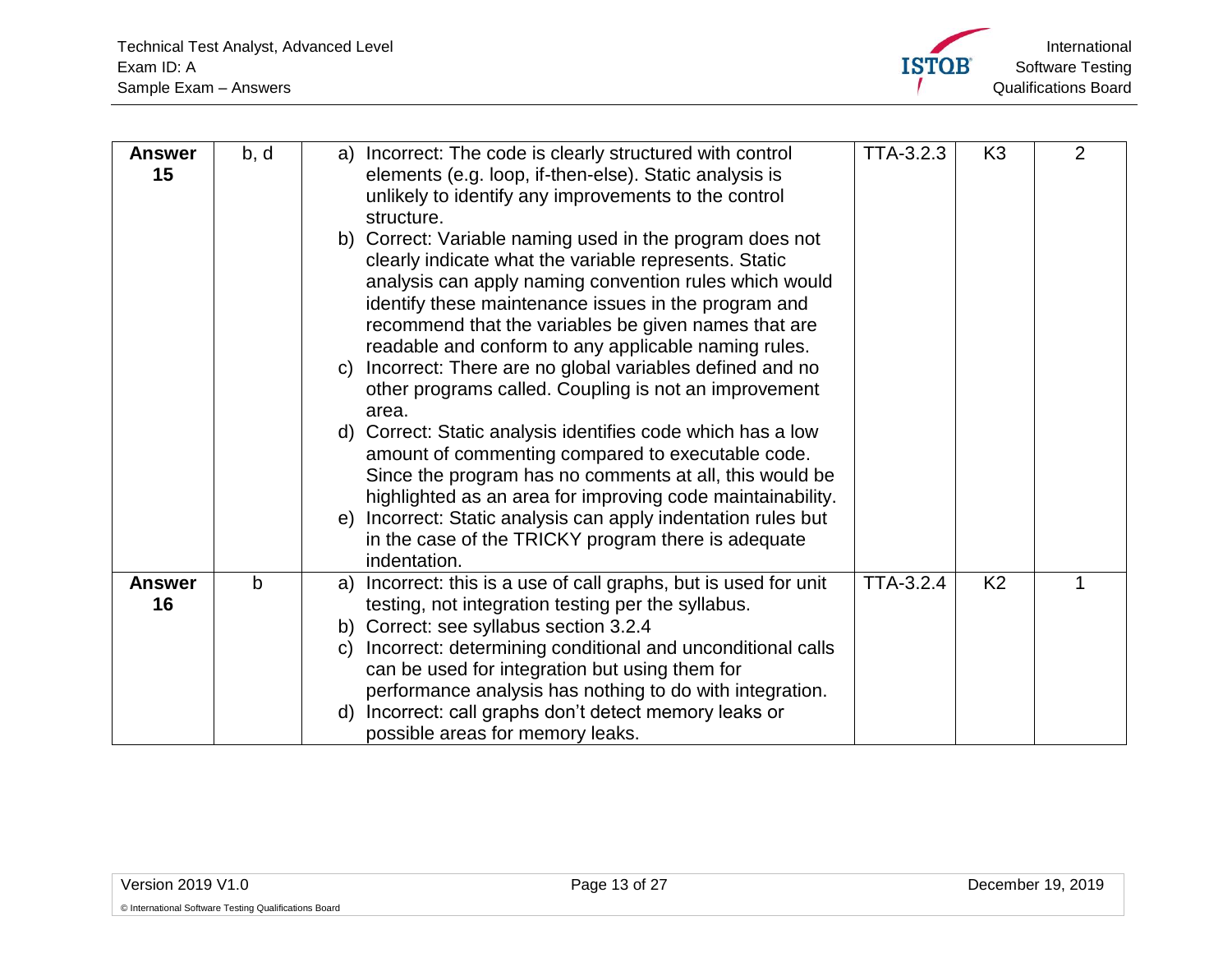

<span id="page-13-1"></span><span id="page-13-0"></span>

| <b>Answer</b><br>17 | $\mathbf C$ | Incorrect: dynamic analysis is not typically used for<br>a)<br>measuring response times (it requires instrumentation<br>and so makes response time measurement impractical),<br>but instead provides lower level performance metrics -<br>these can be used for performance tuning.<br>Incorrect: call graphs are generated by static analysis.<br>b)<br>Correct: dynamic analysis can identify memory access<br>C)<br>violations caused by a wild pointer and these could be<br>causing the 'occasional' crashes.                                                                                                     | TTA-3.3.1        | K <sub>3</sub> | $\overline{2}$ |
|---------------------|-------------|------------------------------------------------------------------------------------------------------------------------------------------------------------------------------------------------------------------------------------------------------------------------------------------------------------------------------------------------------------------------------------------------------------------------------------------------------------------------------------------------------------------------------------------------------------------------------------------------------------------------|------------------|----------------|----------------|
|                     |             | Incorrect: the scenario tells us that automated garbage<br>d)<br>collection was used, so it is unlikely programmers will<br>need to release memory. May also be since memory<br>leaks usually cause performance degradation and<br>ultimately out-of-resource errors from the OS side.                                                                                                                                                                                                                                                                                                                                 |                  |                |                |
| <b>Answer</b><br>18 | $\mathbf C$ | Incorrect: while subsequent releases of this system may<br>a)<br>be tested with real customer data, this is a new system<br>and existing customer data is not available.<br>Incorrect: there's no indication this is a distributed system.<br>b)<br>Correct: the bank is likely required by regulation to<br>C)<br>encrypt the customer financial data, which has testing<br>implications.<br>Incorrect: it's not clear whether this system will be used<br>d)<br>in-house (thus a production environment might be<br>available) or sold to customers (thus production<br>environments would likely not be available). | <b>TTA-4.2.1</b> | K4             | 3              |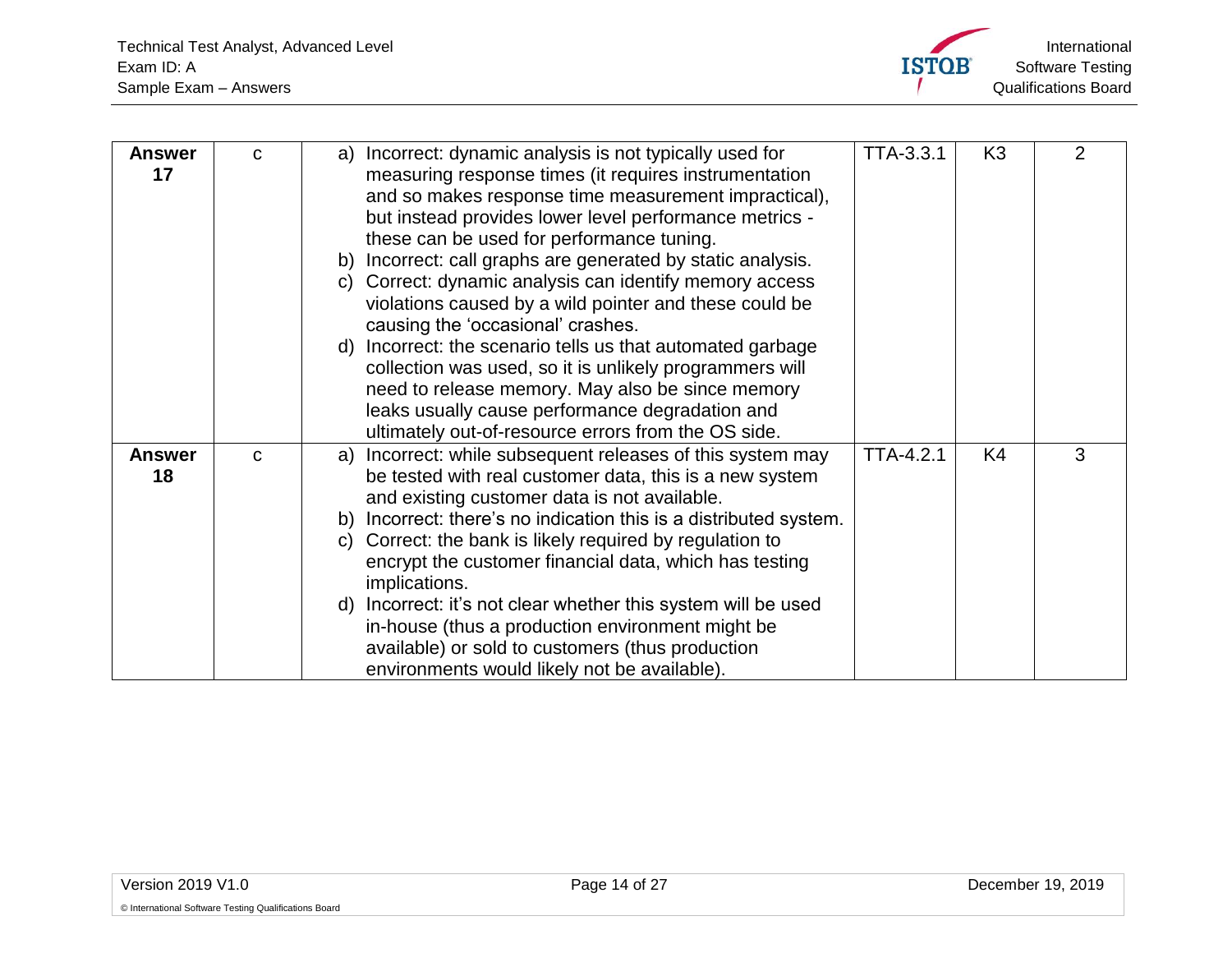

<span id="page-14-2"></span><span id="page-14-1"></span><span id="page-14-0"></span>

| <b>Answer</b><br>19 | a, d        | a) Correct: The requirements stated by the customer for<br>performance efficiency are vague and must be made more<br>precise before the specialist tools team can implement the<br>tests.<br>Incorrect: A specialist tools team can be assumed to have<br>b)<br>issues of tool acquisition and training under control.<br>Incorrect: A fully representative test environment has been<br>C)<br>made available.<br>d) Correct: If components are distributed across different sites<br>and organizations, the effort required to plan and co-<br>ordinate the system integration tests may be significant<br>and must be addressed in the test planning.<br>e) Incorrect: Data security considerations are not mentioned<br>in the scenario. | <b>TTA-4.2.1</b> | K4             | 3              |
|---------------------|-------------|---------------------------------------------------------------------------------------------------------------------------------------------------------------------------------------------------------------------------------------------------------------------------------------------------------------------------------------------------------------------------------------------------------------------------------------------------------------------------------------------------------------------------------------------------------------------------------------------------------------------------------------------------------------------------------------------------------------------------------------------|------------------|----------------|----------------|
| <b>Answer</b>       | a           | a) Correct: fault-tolerance testing is part of reliability.                                                                                                                                                                                                                                                                                                                                                                                                                                                                                                                                                                                                                                                                                 | <b>TTA-4.2.2</b> | K <sub>3</sub> | $\overline{2}$ |
| 20                  |             | b) Incorrect: we are not worried about response time,                                                                                                                                                                                                                                                                                                                                                                                                                                                                                                                                                                                                                                                                                       |                  |                |                |
|                     |             | throughput, or resource utilization here.                                                                                                                                                                                                                                                                                                                                                                                                                                                                                                                                                                                                                                                                                                   |                  |                |                |
|                     |             | Incorrect: this risk does not relate to usability.<br>C)                                                                                                                                                                                                                                                                                                                                                                                                                                                                                                                                                                                                                                                                                    |                  |                |                |
|                     |             | d) Incorrect: a change of the type of network is not in                                                                                                                                                                                                                                                                                                                                                                                                                                                                                                                                                                                                                                                                                     |                  |                |                |
|                     |             | question here.                                                                                                                                                                                                                                                                                                                                                                                                                                                                                                                                                                                                                                                                                                                              |                  | K <sub>3</sub> | 2              |
| <b>Answer</b><br>21 | $\mathbf b$ | a) Incorrect: Adaptability testing checks whether a given<br>application can function correctly in all intended target                                                                                                                                                                                                                                                                                                                                                                                                                                                                                                                                                                                                                      | <b>TTA-4.2.2</b> |                |                |
|                     |             | environments.                                                                                                                                                                                                                                                                                                                                                                                                                                                                                                                                                                                                                                                                                                                               |                  |                |                |
|                     |             | b) Correct: Replaceability testing focuses on the ability of                                                                                                                                                                                                                                                                                                                                                                                                                                                                                                                                                                                                                                                                                |                  |                |                |
|                     |             | software components (such as databases) to be                                                                                                                                                                                                                                                                                                                                                                                                                                                                                                                                                                                                                                                                                               |                  |                |                |
|                     |             | exchanged for others.                                                                                                                                                                                                                                                                                                                                                                                                                                                                                                                                                                                                                                                                                                                       |                  |                |                |
|                     |             | Incorrect: Capacity testing relates to a performance<br>C)                                                                                                                                                                                                                                                                                                                                                                                                                                                                                                                                                                                                                                                                                  |                  |                |                |
|                     |             | efficiency characteristic.                                                                                                                                                                                                                                                                                                                                                                                                                                                                                                                                                                                                                                                                                                                  |                  |                |                |
|                     |             | Incorrect: Co-existence testing considers the degree to<br>d)                                                                                                                                                                                                                                                                                                                                                                                                                                                                                                                                                                                                                                                                               |                  |                |                |
|                     |             | which a test item can function satisfactorily alongside other                                                                                                                                                                                                                                                                                                                                                                                                                                                                                                                                                                                                                                                                               |                  |                |                |
|                     |             | independent products in a shared environment.                                                                                                                                                                                                                                                                                                                                                                                                                                                                                                                                                                                                                                                                                               |                  |                |                |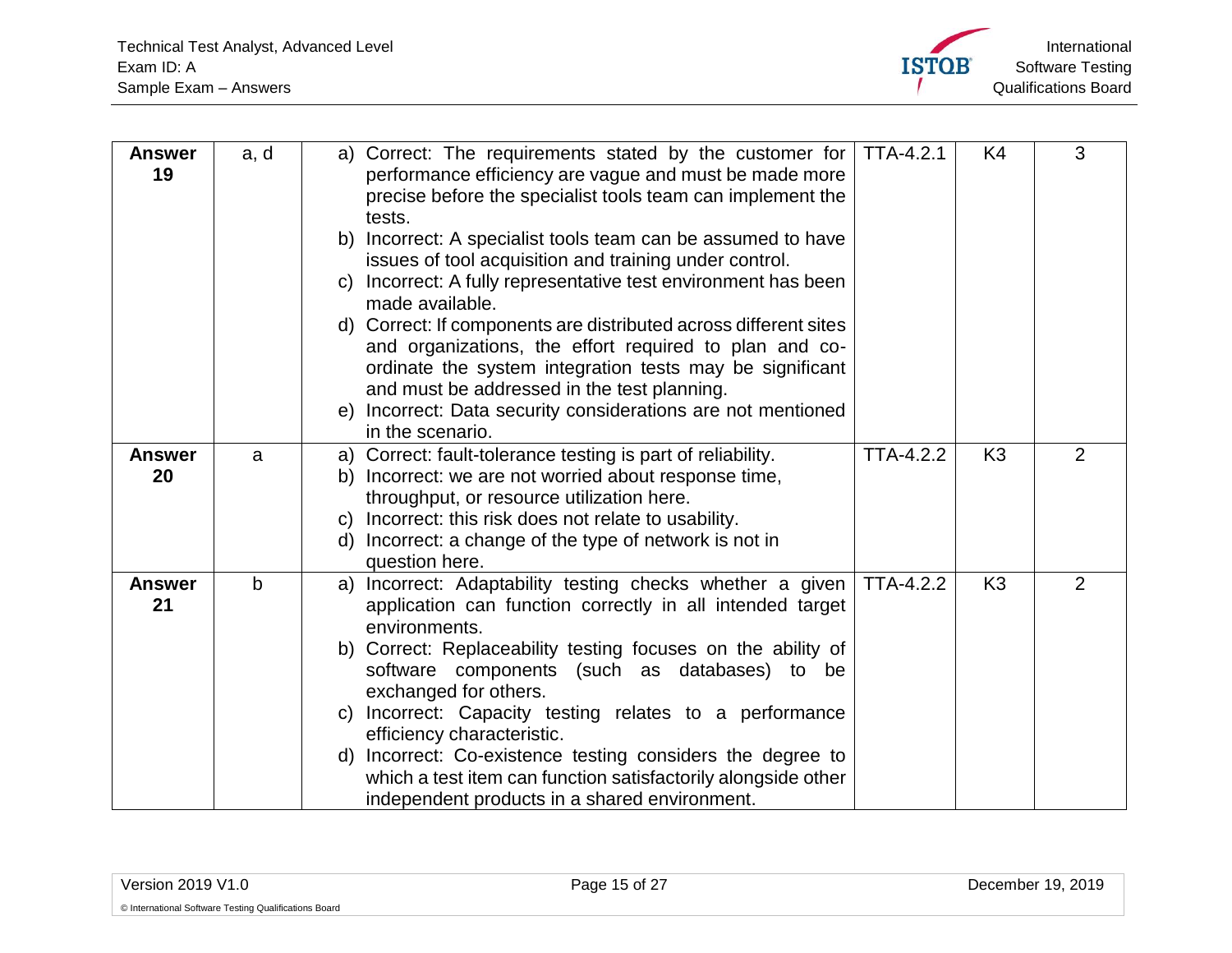

<span id="page-15-2"></span><span id="page-15-1"></span><span id="page-15-0"></span>

| <b>Answer</b><br>22 | C           | Incorrect (is true): see syllabus section 4.5.4<br>a)<br>Incorrect (is true): see syllabus section 4.4.5<br>b)<br>Correct (is false) security testing may be scheduled for<br>$\mathsf{C}$<br>the unit, integration and system testing levels (see<br>syllabus section 4.3.2)<br>d) Incorrect (is true) Since maintainability is built into the<br>code and the documentation for each individual code<br>component, maintainability can be evaluated early in the                                                                                                                                                                                                                                                                                                                                                                                                                                                                 | TTA-4.2.3        | K <sub>2</sub> |   |
|---------------------|-------------|------------------------------------------------------------------------------------------------------------------------------------------------------------------------------------------------------------------------------------------------------------------------------------------------------------------------------------------------------------------------------------------------------------------------------------------------------------------------------------------------------------------------------------------------------------------------------------------------------------------------------------------------------------------------------------------------------------------------------------------------------------------------------------------------------------------------------------------------------------------------------------------------------------------------------------|------------------|----------------|---|
|                     |             | lifecycle without having to wait for a completed and<br>running system. (see syllabus section 4.6)                                                                                                                                                                                                                                                                                                                                                                                                                                                                                                                                                                                                                                                                                                                                                                                                                                 |                  |                |   |
| <b>Answer</b><br>23 | a           | Correct: Because reliability tests often require use of the<br>a)<br>entire system, reliability testing is most commonly done<br>as part of system testing<br>Incorrect: Co-existence issues should be analyzed when<br>b)<br>planning the targeted production environment but the<br>actual tests are normally performed after system and user<br>acceptance testing have been successfully completed.<br>Incorrect: Adaptability tests may be performed in<br>C)<br>conjunction with installability tests and are typically<br>followed by functional tests to detect any faults which may<br>have been introduced in adapting the software to a<br>different environment.<br>Incorrect: Replaceability may also be evaluated by<br>d)<br>technical review or inspection at the architecture and<br>design levels, where the emphasis is placed on the clear<br>definition of interfaces to potential replaceable<br>components. | TTA-4.2.3        | K <sub>2</sub> |   |
| <b>Answer</b><br>24 | $\mathbf C$ | Incorrect: this is a usability failure, not a security defect.<br>a)<br>Incorrect: this is a security feature, not a security defect.<br>b)<br>Correct: a typical security defect.<br>$\mathsf{C}$<br>Incorrect: if it is a defect at all, is a portability defect.<br>d)                                                                                                                                                                                                                                                                                                                                                                                                                                                                                                                                                                                                                                                          | <b>TTA-4.2.4</b> | K <sub>3</sub> | 2 |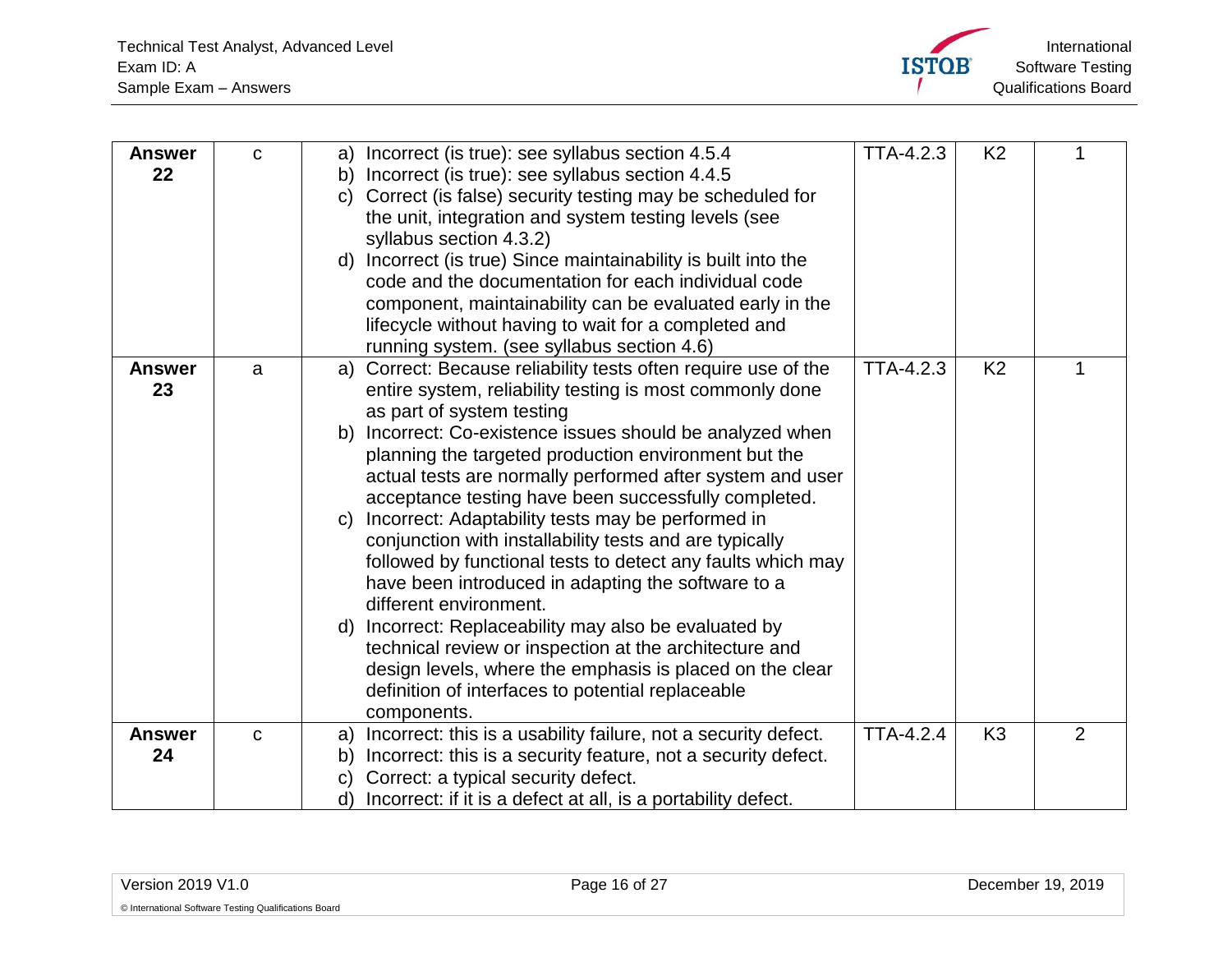

<span id="page-16-0"></span>

| <b>Answer</b> | b | Incorrect: The test environment is fully representative and<br>a) | TTA-4.2.4 | K <sub>3</sub> | 2 |
|---------------|---|-------------------------------------------------------------------|-----------|----------------|---|
| 25            |   | the data volume for a transaction is low. It can be               |           |                |   |
|               |   | assumed that the increase in the data volumes from the            |           |                |   |
|               |   | increased number of virtual users will not prevent realistic      |           |                |   |
|               |   | loads from being generated for the scalability testing.           |           |                |   |
|               |   | b) Correct: Scalability testing focuses on the ability of a       |           |                |   |
|               |   | system to meet future efficiency requirements, which may          |           |                |   |
|               |   | be beyond those currently required. The scenario states           |           |                |   |
|               |   | that the current system's response to user inputs is just         |           |                |   |
|               |   | below the maximum specified time, but that the number of          |           |                |   |
|               |   | users is expected to double over the next 12 months.              |           |                |   |
|               |   | There is a high risk that the planned scalability tests will      |           |                |   |
|               |   | show that the system fails to meet future requirements for        |           |                |   |
|               |   | expected numbers of users.                                        |           |                |   |
|               |   | Incorrect: There is no indication in the scenario that the<br>C)  |           |                |   |
|               |   | system uses disk capacity resources. Compared to option           |           |                |   |
|               |   | b this is less likely to be a source of defects.                  |           |                |   |
|               |   | d) Incorrect: During the scalability tests there is a possibility |           |                |   |
|               |   | that the system actually fails. However, the system has so        |           |                |   |
|               |   | far run reliably and the expected increases in user               |           |                |   |
|               |   | numbers is less likely to a cause system failure to occur         |           |                |   |
|               |   | than the reduced response time problem described in               |           |                |   |
|               |   | option b.                                                         |           |                |   |
|               |   |                                                                   |           |                |   |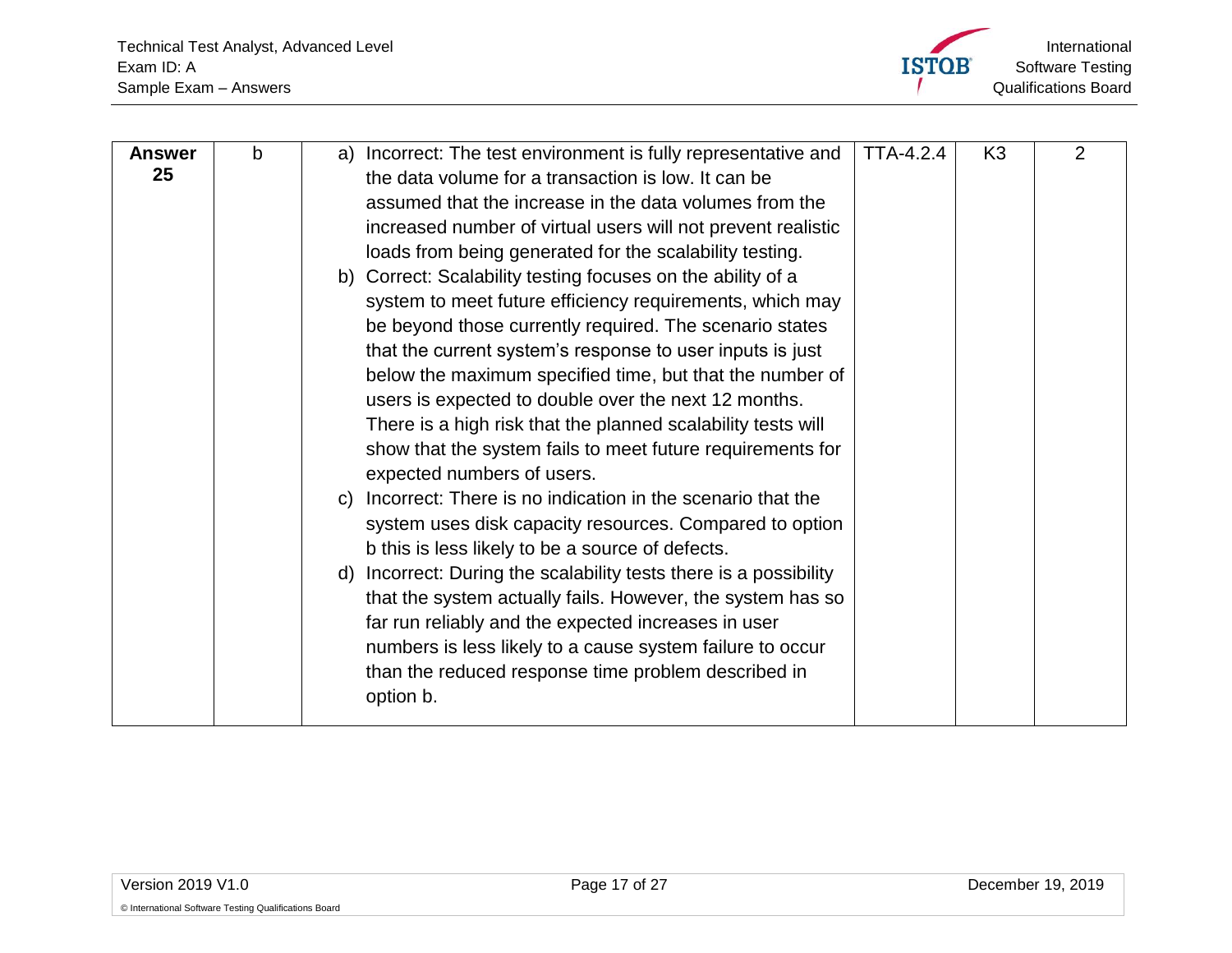

<span id="page-17-2"></span><span id="page-17-1"></span><span id="page-17-0"></span>

| b, e | Incorrect: This relates to modifiability (see syllabus<br>a)        | TTA-4.3.1                                                                                                                                                                                                                                                                                                                                                                                                                                                                                                                                                                                                                                                                                                                                                                                                                                                                                                                                               | K <sub>2</sub> |  |
|------|---------------------------------------------------------------------|---------------------------------------------------------------------------------------------------------------------------------------------------------------------------------------------------------------------------------------------------------------------------------------------------------------------------------------------------------------------------------------------------------------------------------------------------------------------------------------------------------------------------------------------------------------------------------------------------------------------------------------------------------------------------------------------------------------------------------------------------------------------------------------------------------------------------------------------------------------------------------------------------------------------------------------------------------|----------------|--|
|      |                                                                     |                                                                                                                                                                                                                                                                                                                                                                                                                                                                                                                                                                                                                                                                                                                                                                                                                                                                                                                                                         |                |  |
|      | b)                                                                  |                                                                                                                                                                                                                                                                                                                                                                                                                                                                                                                                                                                                                                                                                                                                                                                                                                                                                                                                                         |                |  |
|      | C)                                                                  |                                                                                                                                                                                                                                                                                                                                                                                                                                                                                                                                                                                                                                                                                                                                                                                                                                                                                                                                                         |                |  |
|      | 4.7.2)                                                              |                                                                                                                                                                                                                                                                                                                                                                                                                                                                                                                                                                                                                                                                                                                                                                                                                                                                                                                                                         |                |  |
|      | Incorrect: This relates to functionality<br>d)                      |                                                                                                                                                                                                                                                                                                                                                                                                                                                                                                                                                                                                                                                                                                                                                                                                                                                                                                                                                         |                |  |
|      | Correct: see syllabus section 4.3.1<br>e)                           |                                                                                                                                                                                                                                                                                                                                                                                                                                                                                                                                                                                                                                                                                                                                                                                                                                                                                                                                                         |                |  |
| a    | a) Correct: Testing fault-tolerance is part of reliability testing, | <b>TTA-4.4.1</b>                                                                                                                                                                                                                                                                                                                                                                                                                                                                                                                                                                                                                                                                                                                                                                                                                                                                                                                                        | K <sub>2</sub> |  |
|      | but it may be hard or even impossible to force faults to            |                                                                                                                                                                                                                                                                                                                                                                                                                                                                                                                                                                                                                                                                                                                                                                                                                                                                                                                                                         |                |  |
|      | occur in hardware or in the OS.                                     |                                                                                                                                                                                                                                                                                                                                                                                                                                                                                                                                                                                                                                                                                                                                                                                                                                                                                                                                                         |                |  |
|      | b)                                                                  |                                                                                                                                                                                                                                                                                                                                                                                                                                                                                                                                                                                                                                                                                                                                                                                                                                                                                                                                                         |                |  |
|      | C)                                                                  |                                                                                                                                                                                                                                                                                                                                                                                                                                                                                                                                                                                                                                                                                                                                                                                                                                                                                                                                                         |                |  |
|      |                                                                     |                                                                                                                                                                                                                                                                                                                                                                                                                                                                                                                                                                                                                                                                                                                                                                                                                                                                                                                                                         |                |  |
|      | d)                                                                  |                                                                                                                                                                                                                                                                                                                                                                                                                                                                                                                                                                                                                                                                                                                                                                                                                                                                                                                                                         |                |  |
|      | a)                                                                  | <b>TTA-4.5.1</b>                                                                                                                                                                                                                                                                                                                                                                                                                                                                                                                                                                                                                                                                                                                                                                                                                                                                                                                                        | K <sub>2</sub> |  |
|      |                                                                     |                                                                                                                                                                                                                                                                                                                                                                                                                                                                                                                                                                                                                                                                                                                                                                                                                                                                                                                                                         |                |  |
|      | maximum.                                                            |                                                                                                                                                                                                                                                                                                                                                                                                                                                                                                                                                                                                                                                                                                                                                                                                                                                                                                                                                         |                |  |
|      |                                                                     |                                                                                                                                                                                                                                                                                                                                                                                                                                                                                                                                                                                                                                                                                                                                                                                                                                                                                                                                                         |                |  |
|      |                                                                     |                                                                                                                                                                                                                                                                                                                                                                                                                                                                                                                                                                                                                                                                                                                                                                                                                                                                                                                                                         |                |  |
|      |                                                                     |                                                                                                                                                                                                                                                                                                                                                                                                                                                                                                                                                                                                                                                                                                                                                                                                                                                                                                                                                         |                |  |
|      |                                                                     |                                                                                                                                                                                                                                                                                                                                                                                                                                                                                                                                                                                                                                                                                                                                                                                                                                                                                                                                                         |                |  |
|      |                                                                     |                                                                                                                                                                                                                                                                                                                                                                                                                                                                                                                                                                                                                                                                                                                                                                                                                                                                                                                                                         |                |  |
|      |                                                                     |                                                                                                                                                                                                                                                                                                                                                                                                                                                                                                                                                                                                                                                                                                                                                                                                                                                                                                                                                         |                |  |
|      |                                                                     |                                                                                                                                                                                                                                                                                                                                                                                                                                                                                                                                                                                                                                                                                                                                                                                                                                                                                                                                                         |                |  |
|      |                                                                     |                                                                                                                                                                                                                                                                                                                                                                                                                                                                                                                                                                                                                                                                                                                                                                                                                                                                                                                                                         |                |  |
|      |                                                                     |                                                                                                                                                                                                                                                                                                                                                                                                                                                                                                                                                                                                                                                                                                                                                                                                                                                                                                                                                         |                |  |
|      | a, d                                                                | section 4.6.1)<br>Correct: see syllabus section 4.3.1<br>Incorrect: This relates to installability (see syllabus section<br>Incorrect: This relates to performance efficiency testing.<br>Incorrect: "Vulnerabilities" are associated with security<br>testing, not reliability testing.<br>Incorrect: This relates to performance efficiency testing.<br>Correct: If the web servers are only dimensioned for a<br>normal number of transactions, they will not scale to the<br>Incorrect: Availability of people to simulate a load is not a<br>b)<br>valid reason.<br>Incorrect: Re-using functional tests is not a reason to<br>C)<br>conduct performance tests<br>Correct: People may abandon the site if their enquiry<br>d)<br>responses take too long. This will damage business at the<br>peak booking season.<br>Incorrect: Having skills in performance testing tools is<br>e)<br>good, but it is not a reason to conduct performance tests. |                |  |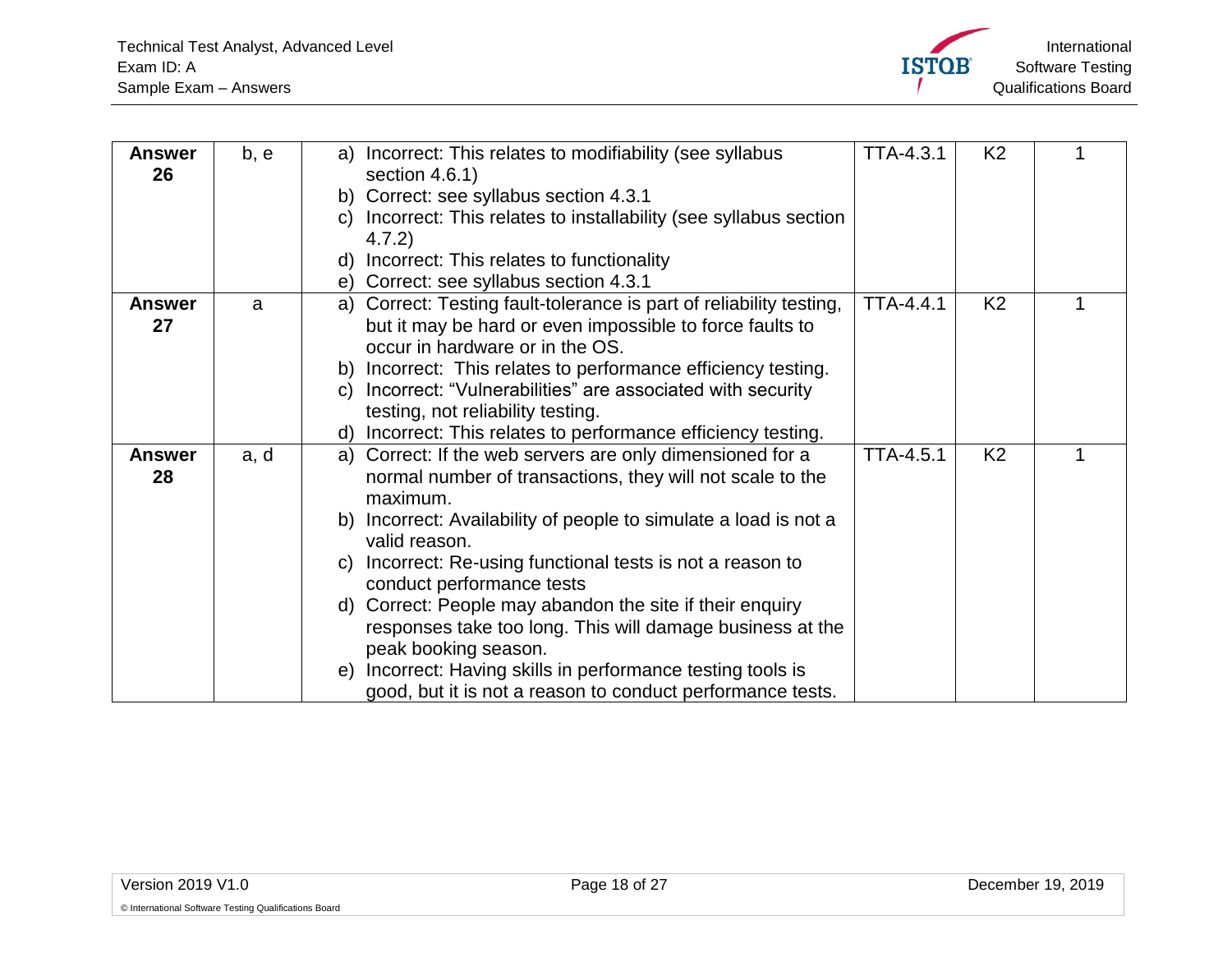

<span id="page-18-2"></span><span id="page-18-1"></span><span id="page-18-0"></span>

| <b>Answer</b><br>29 | d           | Incorrect: may be worthy of consideration but does not<br>a)<br>have higher priority over reusability.<br>Incorrect: see answer a<br>b)<br>Incorrect: see answer a<br>$\mathbf{C}$<br>Correct: Reusability addresses the degree to which an<br>d)<br>asset can be used in more than one system, or in building<br>other assets. This directly applies to the situation<br>described.                                                                                                                                                                                                                      | <b>TTA-4.6.1</b> | K <sub>2</sub> |   |
|---------------------|-------------|-----------------------------------------------------------------------------------------------------------------------------------------------------------------------------------------------------------------------------------------------------------------------------------------------------------------------------------------------------------------------------------------------------------------------------------------------------------------------------------------------------------------------------------------------------------------------------------------------------------|------------------|----------------|---|
| <b>Answer</b><br>30 | b           | Incorrect: This is another aspect of portability which does<br>a)<br>not have a higher priority over adaptability.<br>Correct: Adaptability may relate to the ability of the<br>b)<br>software to be ported to various specified environments<br>by performing a predefined procedure. This directly<br>applies to the situation described<br>Incorrect: This is another aspect of portability which does<br>$\mathsf{C}$<br>not have a higher priority over adaptability<br>Incorrect: Co-existence focusses on different applications<br>d)<br>running on the same environment                          | <b>TTA-4.7.1</b> | K <sub>2</sub> | 1 |
| <b>Answer</b><br>31 | $\mathbf C$ | Incorrect: this response indicates a willingness to co-<br>a)<br>operate in getting the review done but the analyst will be<br>unable to make a full contribution without preparation and<br>the review would therefore be less effective than it should<br>be.<br>Incorrect: this response flags up the lack of preparation<br>b)<br>time but does not insist on allowing time for adequate<br>preparation.<br>Correct.<br>C)<br>Incorrect: this response is accurate, but preparation would<br>d)<br>remove the obstacle. This is therefore not the best<br>response when declining to attend a review. | <b>TTA-5.1.1</b> | K <sub>2</sub> | 1 |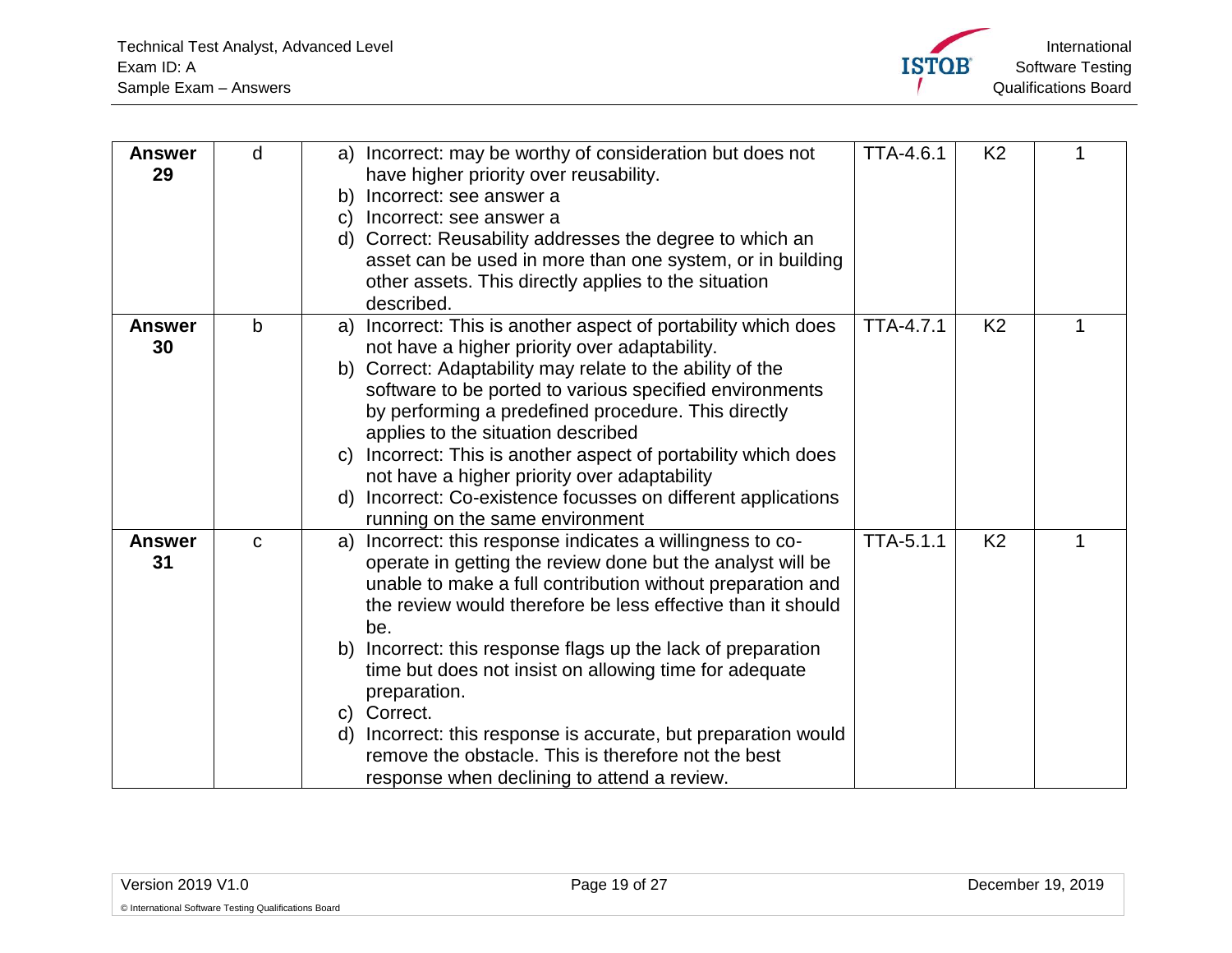

<span id="page-19-2"></span><span id="page-19-1"></span><span id="page-19-0"></span>

| <b>Answer</b><br>32 <sub>2</sub> | C | Incorrect: data caching helps performance, not memory<br>a)<br>use.                                                       | <b>TTA-5.2.1</b> | K <sub>4</sub> | 3 |
|----------------------------------|---|---------------------------------------------------------------------------------------------------------------------------|------------------|----------------|---|
|                                  |   | Incorrect: transaction concurrency uses more memory.<br>b)<br>Correct: this would reduce unnecessary memory use but<br>C) |                  |                |   |
|                                  |   | does have the possible problem of the delayed                                                                             |                  |                |   |
|                                  |   | performance when the class is needed.                                                                                     |                  |                |   |
|                                  |   | Incorrect: connection pooling can help memory and<br>d)                                                                   |                  |                |   |
|                                  |   | performance, but the possible problem is in running out of<br>connections, not in losing a process.                       |                  |                |   |
| <b>Answer</b>                    | a | Correct: Load balancing: will ensure that peak volumes<br>a)                                                              | <b>TTA-5.2.1</b> | K4             | 3 |
| 33                               |   | can be handled by spreading the load to additional                                                                        |                  |                |   |
|                                  |   | servers.                                                                                                                  |                  |                |   |
|                                  |   | Incorrect: Caching data may not guarantee that the<br>b)                                                                  |                  |                |   |
|                                  |   | rapidly changing currency rates are accurately shown in<br>real-time.                                                     |                  |                |   |
|                                  |   | Incorrect: Object orientation practice does not target<br>C)<br>performance efficiency.                                   |                  |                |   |
|                                  |   | Incorrect: Data replication may not guarantee that the<br>d)                                                              |                  |                |   |
|                                  |   | constantly changing currency rates are accurately shown                                                                   |                  |                |   |
|                                  |   | in real-time.                                                                                                             |                  |                |   |
| <b>Answer</b>                    | C | Incorrect: the comment is correct.<br>a)                                                                                  | TTA-5.2.2        | K4             | 3 |
| 34                               |   | Incorrect: we have no way of knowing if there is an<br>b)                                                                 |                  |                |   |
|                                  |   | external library available.                                                                                               |                  |                |   |
|                                  |   | c) Correct: it is most likely the card will be Visa or MC so                                                              |                  |                |   |
|                                  |   | that check should be exercised first.                                                                                     |                  |                |   |
|                                  |   | d) Incorrect: the else handles all conditions not met by the if.                                                          |                  |                |   |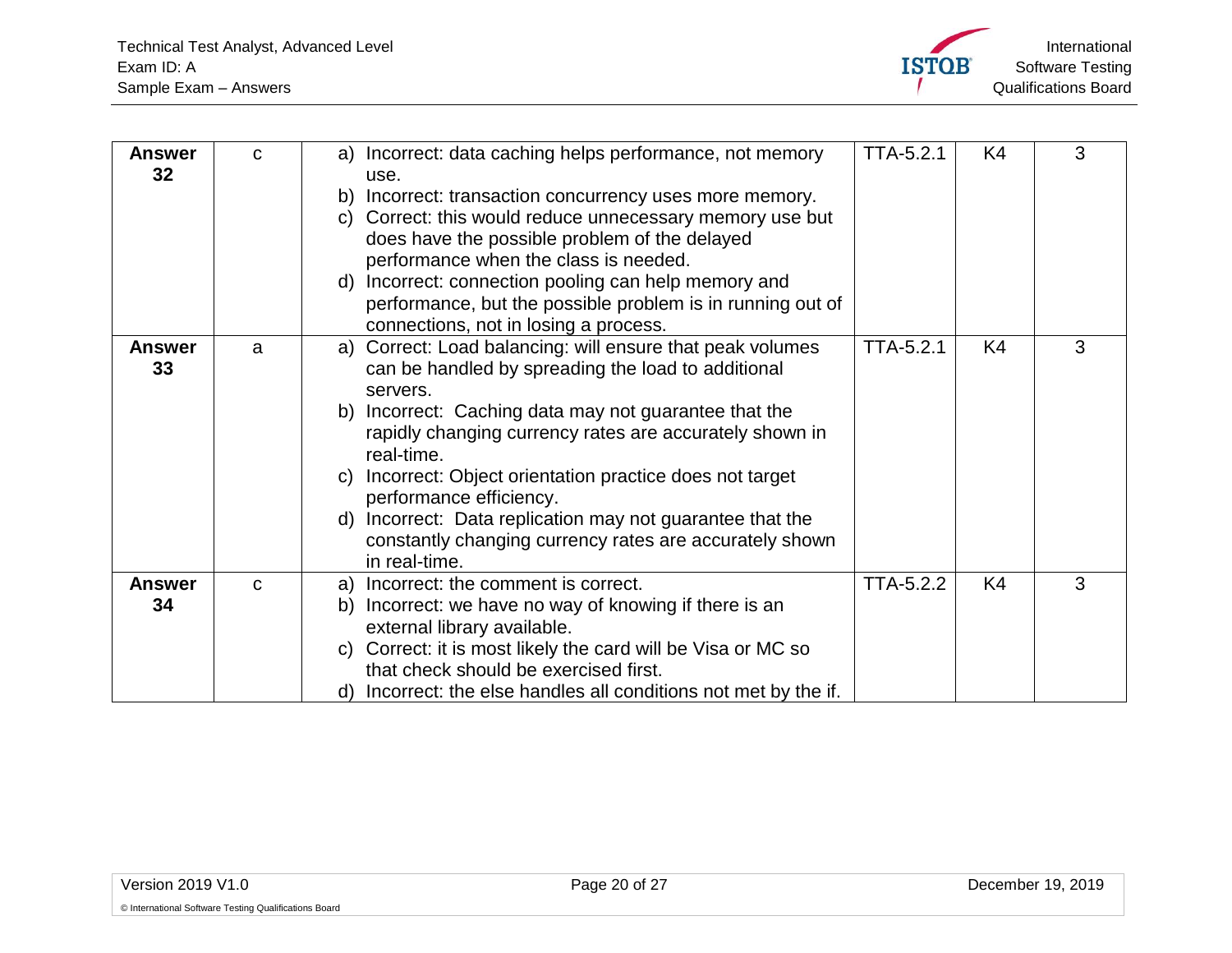

<span id="page-20-3"></span><span id="page-20-2"></span><span id="page-20-1"></span><span id="page-20-0"></span>

| <b>Answer</b>       | b    | Incorrect: The variable "fileID" is checked before<br>a)                          | TTA-5.2.2 | K4             | 3 |
|---------------------|------|-----------------------------------------------------------------------------------|-----------|----------------|---|
| 35                  |      | attempting to access the sales file (see lines 6,7 and 8)                         |           |                |   |
|                     |      | b) Correct: On line 21 the divisor "number_of_months" is not                      |           |                |   |
|                     |      | checked for 0. This should have been checked before line                          |           |                |   |
|                     |      | 21 is executed.                                                                   |           |                |   |
|                     |      | Incorrect: comments and code are consistent<br>$\mathsf{C}$                       |           |                |   |
|                     |      | Incorrect: all declared variables (lines 1 and 2) are used in<br>d)               |           |                |   |
|                     |      | the code                                                                          |           |                |   |
| <b>Answer</b>       | b, e | Incorrect: test data is normally the responsibility of the<br>a)                  | TTA-6.1.1 | K <sub>2</sub> | 1 |
| 36                  |      | test analysts or business analysts.                                               |           |                |   |
|                     |      | b) Correct: see syllabus section 6.1.                                             |           |                |   |
|                     |      | Incorrect: tools read test cases written with keywords and<br>C)                  |           |                |   |
|                     |      | call the appropriate test functions or scripts which                              |           |                |   |
|                     |      | implement them. They do not create the scripts.                                   |           |                |   |
|                     |      | Incorrect: who performs test analysis and design (even of<br>d)                   |           |                |   |
|                     |      | automated test cases) is not decided by the TTA.                                  |           |                |   |
|                     |      | Correct: see syllabus section 6.1.<br>e)                                          |           |                |   |
| <b>Answer</b>       | a    | Correct: keyword-driven tests are data-driven, too, but<br>a)                     | TTA-6.1.2 | K <sub>2</sub> | 1 |
| 37                  |      | also have process-based keywords.                                                 |           |                |   |
|                     |      | Incorrect: because it's backwards.<br>b)                                          |           |                |   |
|                     |      | Incorrect: keyword-driven tests are easier to maintain<br>$\mathsf{C}$            |           |                |   |
|                     |      | (due to the separation of roles).                                                 |           |                |   |
|                     |      | Incorrect: due to the difficult in defining the correct<br>d)                     |           |                |   |
|                     |      | architecture for the keyword-driven framework.                                    |           |                |   |
| <b>Answer</b><br>38 | d    | Incorrect: elimination of duplication is a positive for a<br>a)<br>toolset.       | TTA-6.1.3 | K <sub>2</sub> |   |
|                     |      |                                                                                   |           |                |   |
|                     |      | Incorrect: ideally data should be exchanged with no<br>b)<br>manual intervention. |           |                |   |
|                     |      | Incorrect: using an IDE is often worthwhile as long as<br>C)                      |           |                |   |
|                     |      | tools 'fit' the IDE.                                                              |           |                |   |
|                     |      | d) Correct: in syllabus section 6.1.1.                                            |           |                |   |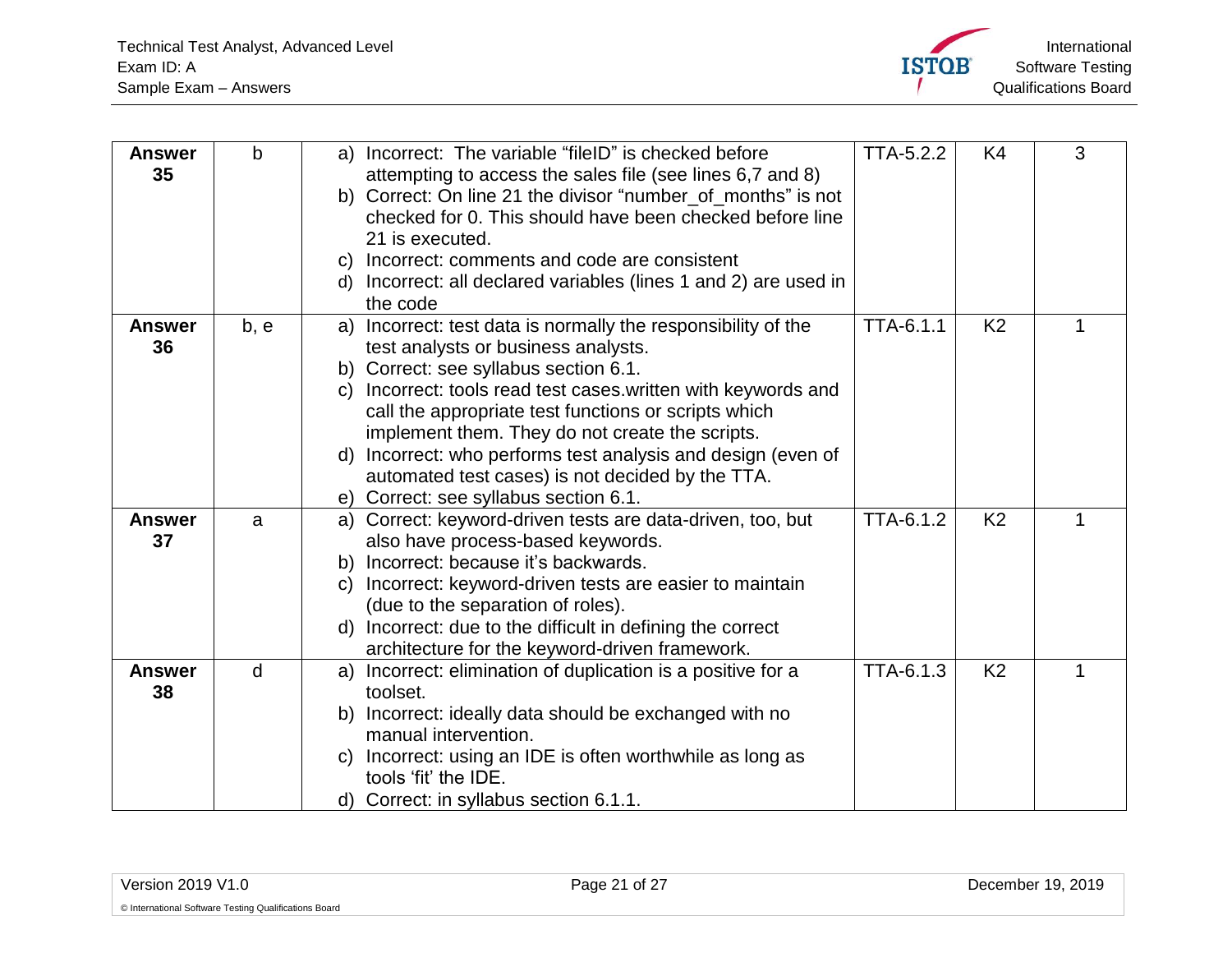

<span id="page-21-2"></span><span id="page-21-1"></span><span id="page-21-0"></span>

| <b>Answer</b><br>39 | c, d        | Incorrect: the keywords are supposed to be about the<br>a)<br>business process supported by the application, not the<br>test process.<br>Incorrect: the keywords are supposed to be about the<br>b)<br>business process supported by the application, not the<br>test process.<br>Correct: it is explicitly mentioned in the scenario as being<br>C)<br>capabilities of the application.<br>d) Correct: it is explicitly mentioned in the scenario as being<br>capabilities of the application.<br>e) Incorrect: might be a capability of the application, but it's<br>not mentioned in the scenario, so it's not the most likely<br>keyword on the list, and also since there was no mention<br>that the product charges its customers. | TTA-6.1.4        | K <sub>3</sub> | $\overline{2}$ |
|---------------------|-------------|------------------------------------------------------------------------------------------------------------------------------------------------------------------------------------------------------------------------------------------------------------------------------------------------------------------------------------------------------------------------------------------------------------------------------------------------------------------------------------------------------------------------------------------------------------------------------------------------------------------------------------------------------------------------------------------------------------------------------------------|------------------|----------------|----------------|
| <b>Answer</b><br>40 | $\mathbf C$ | Incorrect: Input checking can be done by mutating test<br>a)<br>inputs, but to test input checking the inputs would need to<br>be mutated.<br>b) Incorrect: According to syllabus 6.2.1, 2nd paragraph, this<br>is the task of the fault injection tools.<br>c) Correct: According to syllabus 6.2.1, 1st paragraph, this is<br>the task of the fault seeding tools.<br>Incorrect: According to syllabus 6.2.1, 3rd paragraph,<br>d)<br>these tools are generally used by the technical test<br>analyst.                                                                                                                                                                                                                                 | <b>TTA-6.2.1</b> | K <sub>2</sub> |                |
| <b>Answer</b><br>41 | b           | Incorrect: this is not an issue of more accurately<br>a)<br>measuring response times.<br>b) Correct: in syllabus section 6.2.2.<br>Incorrect: the script needs to be changed to take account<br>C)<br>of variability of different users and their transactions.<br>Incorrect: measurements need to be taken during<br>d)<br>execution.                                                                                                                                                                                                                                                                                                                                                                                                   | TTA-6.2.2        | K <sub>2</sub> |                |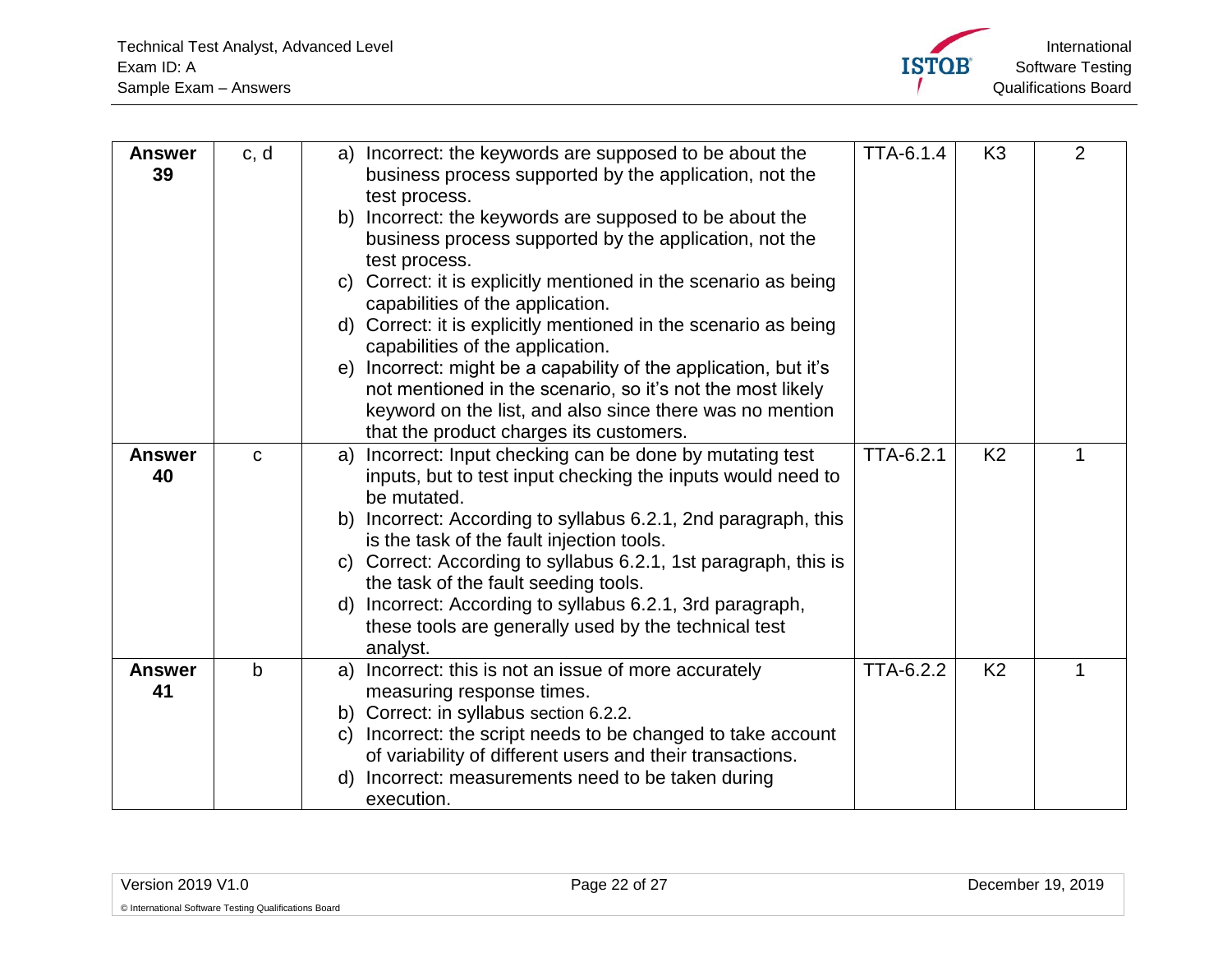

<span id="page-22-1"></span><span id="page-22-0"></span>

| <b>Answer</b> | d, e | a) Incorrect: describes an MBT tool.                              | TTA-6.2.3 | K2             |  |
|---------------|------|-------------------------------------------------------------------|-----------|----------------|--|
| 42            |      | Incorrect: describes a debugger.<br>b).                           |           |                |  |
|               |      | Incorrect: describes a fault seeding tool.<br>C)                  |           |                |  |
|               |      | d) Correct: in syllabus section 6.2.3.                            |           |                |  |
|               |      | e) Correct: in syllabus section 6.2.3.                            |           |                |  |
| <b>Answer</b> | a    | Correct.<br>a)                                                    | TTA-6.2.4 | K <sub>2</sub> |  |
| 43            |      | Incorrect: MBT tools actually decrease the possible paths.<br>b)  |           |                |  |
|               |      | Incorrect: MBT tools provide a different view to<br>C)            |           |                |  |
|               |      | supplement functional testing.                                    |           |                |  |
|               |      | Incorrect: the MBT tool 'engine' does enable some<br>$\mathsf{d}$ |           |                |  |
|               |      | execution threads to be saved (typically those related to         |           |                |  |
|               |      | failed test cases).                                               |           |                |  |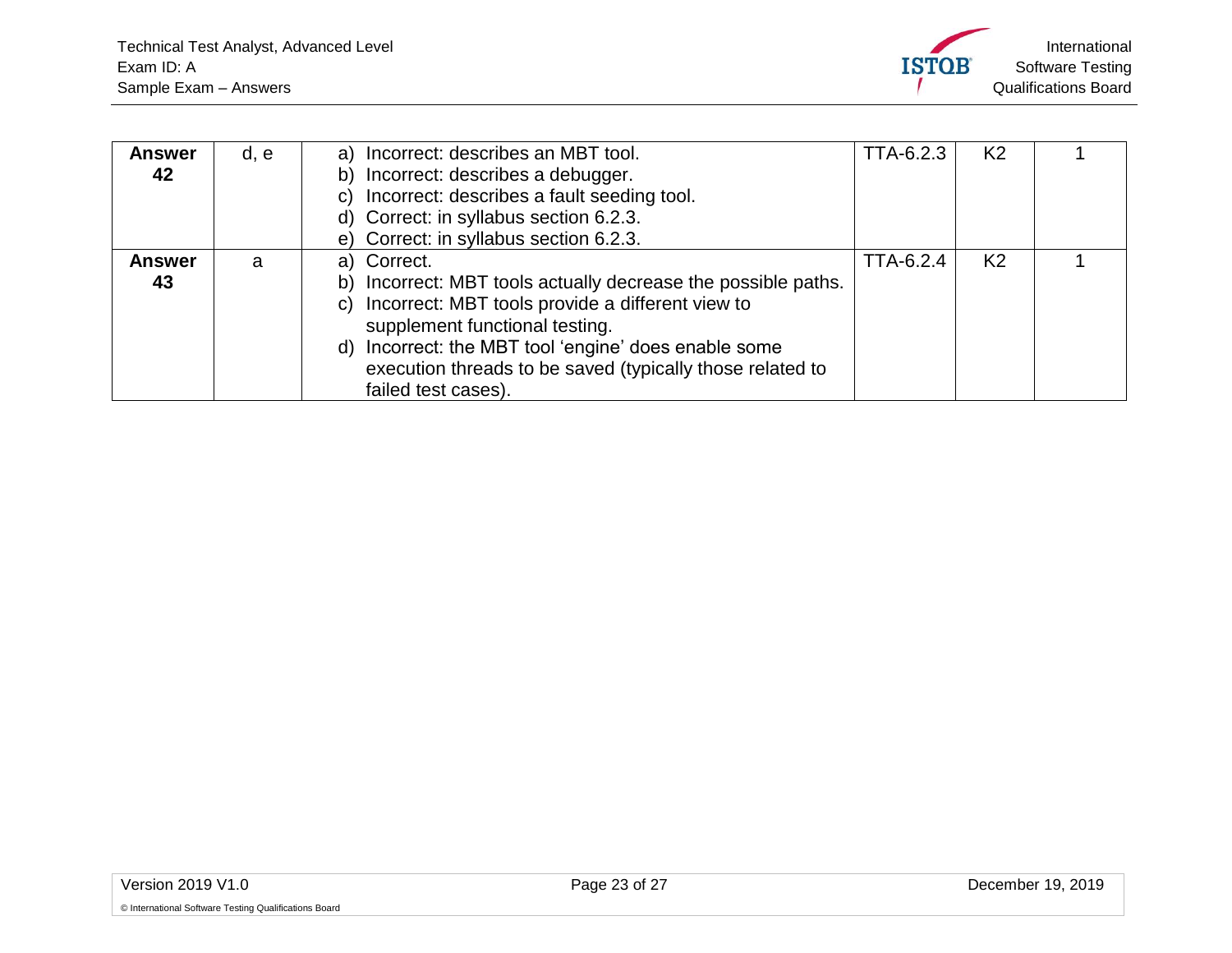

<span id="page-23-1"></span><span id="page-23-0"></span>

| <b>Answer</b><br>44 | a | Correct: (is false) The statement about the xUnit<br>a)<br>framework is incorrect, it only supports the programmer<br>when automating: "Such a framework generates test<br>objects for each class that is created, thus simplifying the<br>tasks that the programmer needs to do when automating<br>the component testing." (Syllabus 6.2.5, second<br>paragraph, last sentence).<br>Incorrect: (is true) The statement about component test<br>b)<br>tools is true - as in a), especially with Java (6.2.5, second<br>paragraph). The statement about build automation tools is<br>correct cf. Syllabus 6.2.5, 4th paragraph: "Build<br>automation tools often allow a new build to be<br>automatically triggered any time a component is<br>changed."<br>Incorrect: (is true) Syllabus 6.2.5, 2nd paragraph:<br>C)<br>"special test tools; these are collectively called xUnit<br>frameworks. Such a framework generates test objects for<br>each class that is created, thus simplifying the tasks that<br>the programmer needs to do when automating the<br>component testing. 4th paragraph: "Build automation tools<br>often allow a new build to be automatically triggered any<br>time a component is changed."<br>d) Incorrect: (is true) The statement about component test<br>tools is correct (see a) and b)). The statement about build | TTA-6.2.5 | K <sub>2</sub> |   |
|---------------------|---|------------------------------------------------------------------------------------------------------------------------------------------------------------------------------------------------------------------------------------------------------------------------------------------------------------------------------------------------------------------------------------------------------------------------------------------------------------------------------------------------------------------------------------------------------------------------------------------------------------------------------------------------------------------------------------------------------------------------------------------------------------------------------------------------------------------------------------------------------------------------------------------------------------------------------------------------------------------------------------------------------------------------------------------------------------------------------------------------------------------------------------------------------------------------------------------------------------------------------------------------------------------------------------------------------------------------------------------------------|-----------|----------------|---|
|                     |   | automation tools is also correct (see justification for b)).                                                                                                                                                                                                                                                                                                                                                                                                                                                                                                                                                                                                                                                                                                                                                                                                                                                                                                                                                                                                                                                                                                                                                                                                                                                                                         |           |                |   |
| <b>Answer</b><br>45 | d | a) Incorrect: A mobile simulator models the mobile<br>platform's runtime environment.<br>b) Incorrect: Applications compiled to be deployed and<br>tested on an emulator are compiled into the actual byte-<br>code that could be also used by the real device.<br>c) Incorrect: Both simulators and emulators are useful in the<br>early stage of development                                                                                                                                                                                                                                                                                                                                                                                                                                                                                                                                                                                                                                                                                                                                                                                                                                                                                                                                                                                       | TTA-6.2.6 | K <sub>2</sub> | 1 |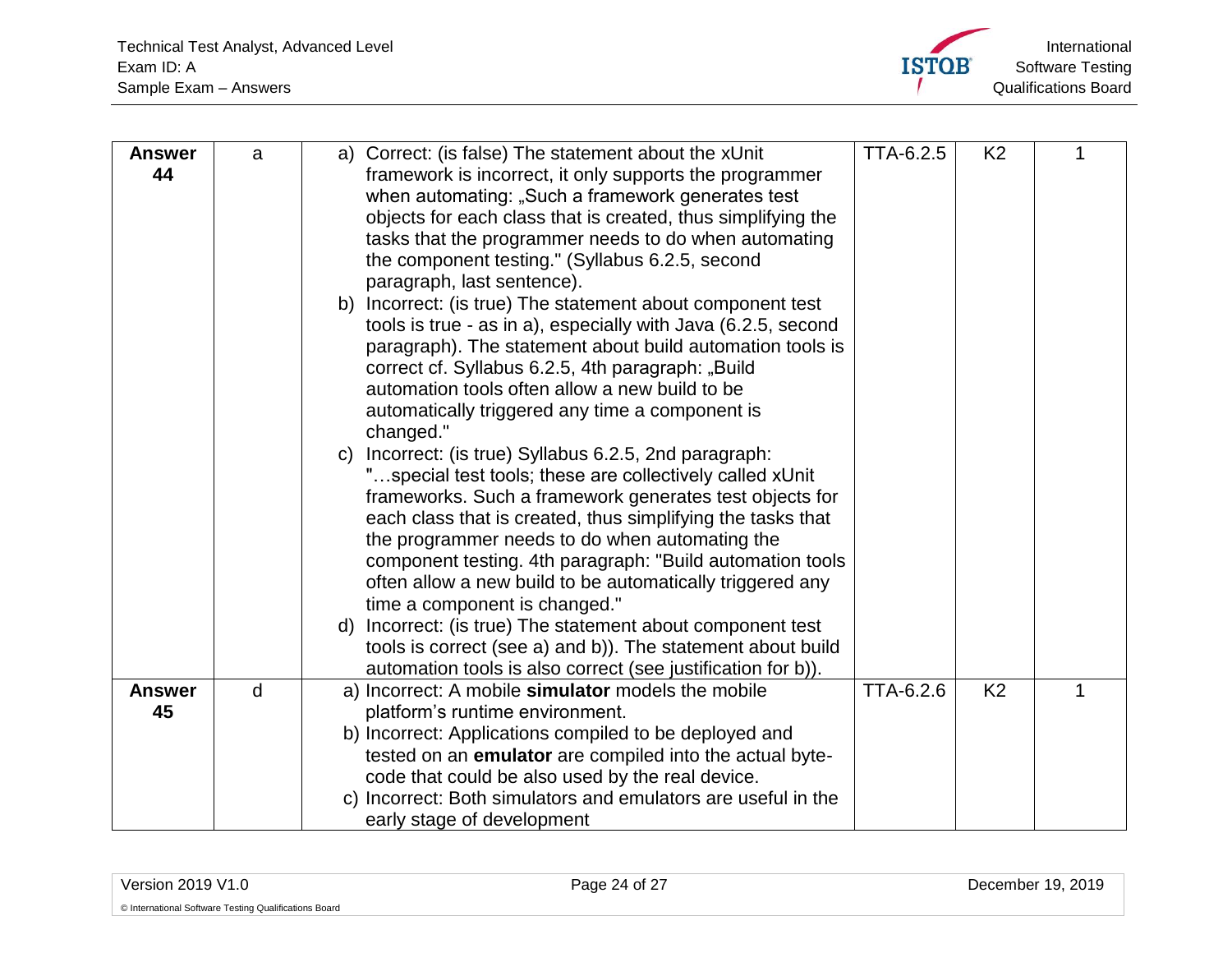

| d) Correct: Applications tested on a simulator are compiled<br>into a dedicated version, which works in the simulator but |  |  |
|---------------------------------------------------------------------------------------------------------------------------|--|--|
| not on a real device                                                                                                      |  |  |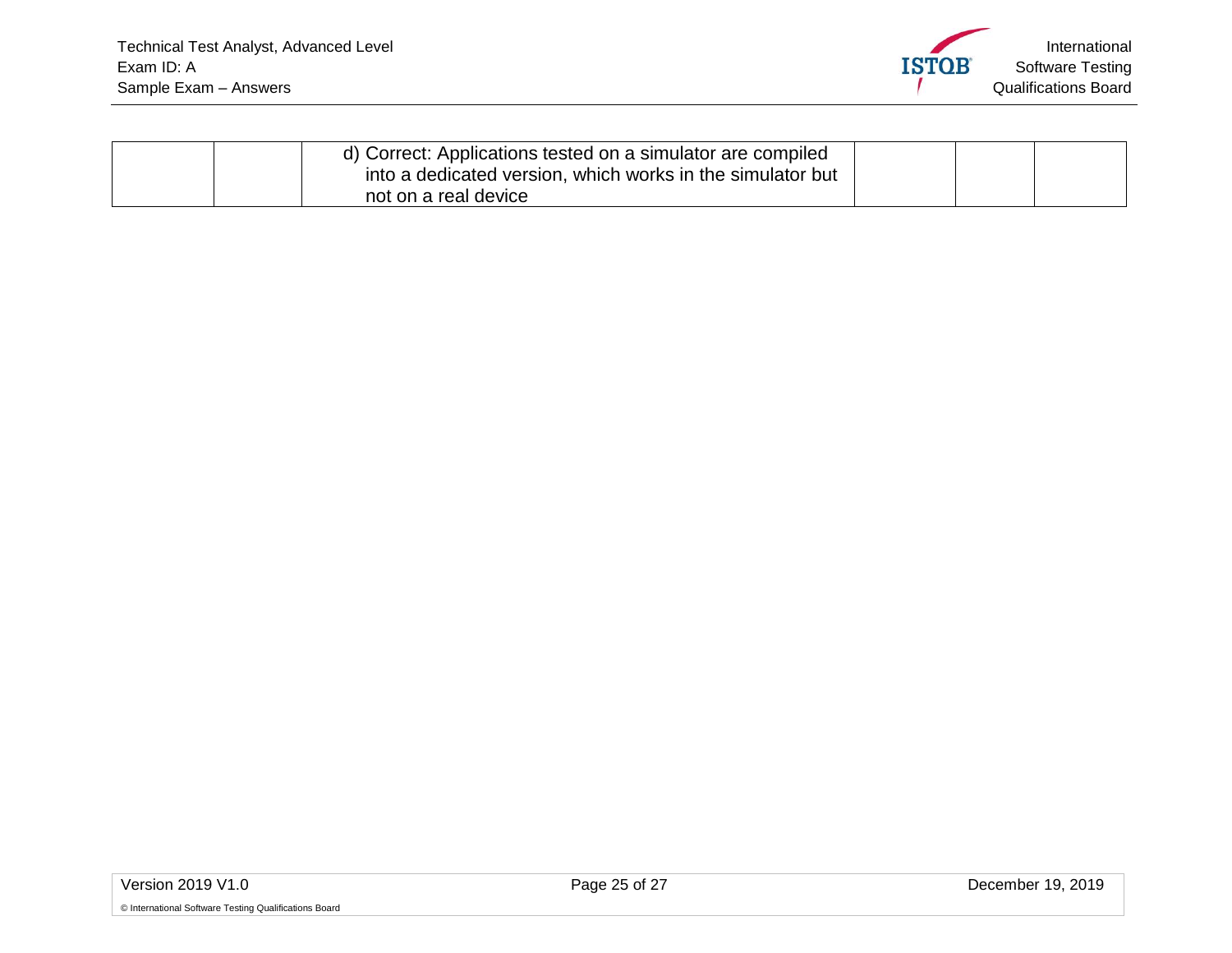International **ISTOB** Software Testing Qualifications Board

#### **Answers to Alternative Questions**

In the exam, certain questions may relate to different optional learning objectives. To ensure coverage of all learning objectives, the alternatives not considered in the sample exam are added below.

<span id="page-25-2"></span><span id="page-25-1"></span><span id="page-25-0"></span>

| Question                   | <b>Correct</b><br><b>Answer</b> | <b>Explanation / Rationale</b>                                                                                                                                                                                                                                                                                                                                                                                                                                                                                                                                                                                                                                                                                                                                   | Learning<br><b>Objective</b> | <b>K-Level</b> | <b>Number</b><br><b>of</b><br><b>Points</b> |
|----------------------------|---------------------------------|------------------------------------------------------------------------------------------------------------------------------------------------------------------------------------------------------------------------------------------------------------------------------------------------------------------------------------------------------------------------------------------------------------------------------------------------------------------------------------------------------------------------------------------------------------------------------------------------------------------------------------------------------------------------------------------------------------------------------------------------------------------|------------------------------|----------------|---------------------------------------------|
| Alternative<br>Question 26 | C                               | Correct: Static analysis may be used to identify security<br>a)<br>threats<br>Correct: Involvement of developers may be useful for<br>b)<br>implementing particular security attacks<br>Incorrect: Operational profiles are generally considered for<br>C)<br>performance efficiency testing<br>Correct: Approvals for simulating a security attack must<br>d)<br>always be obtained                                                                                                                                                                                                                                                                                                                                                                             | <b>TTA-4.3.2</b>             | K <sub>2</sub> |                                             |
| Alternative<br>Question 27 | c,e                             | Incorrect: Maturity is a reliability sub-characteristic, but is not<br>a)<br>as relevant as C and E for the given reliability requirement.<br>Incorrect: Fault tolerance is a reliability sub-characteristic,<br>b)<br>but is not as relevant as C and E for the given reliability<br>requirement.<br>Correct: Testing this reliability sub-characteristic will focus on<br>C)<br>the availability of specified interfaces from other systems.<br>Incorrect: Capacity testing is a performance efficiency sub-<br>d)<br>characteristic. It is not relevant for covering the reliability<br>requirement.<br>Correct: Recoverability: Testing this reliability sub-<br>e)<br>characteristic will focus on the architecture's ability to recover<br>from a failure. | <b>TTA-4.4.2</b>             | K <sub>2</sub> |                                             |